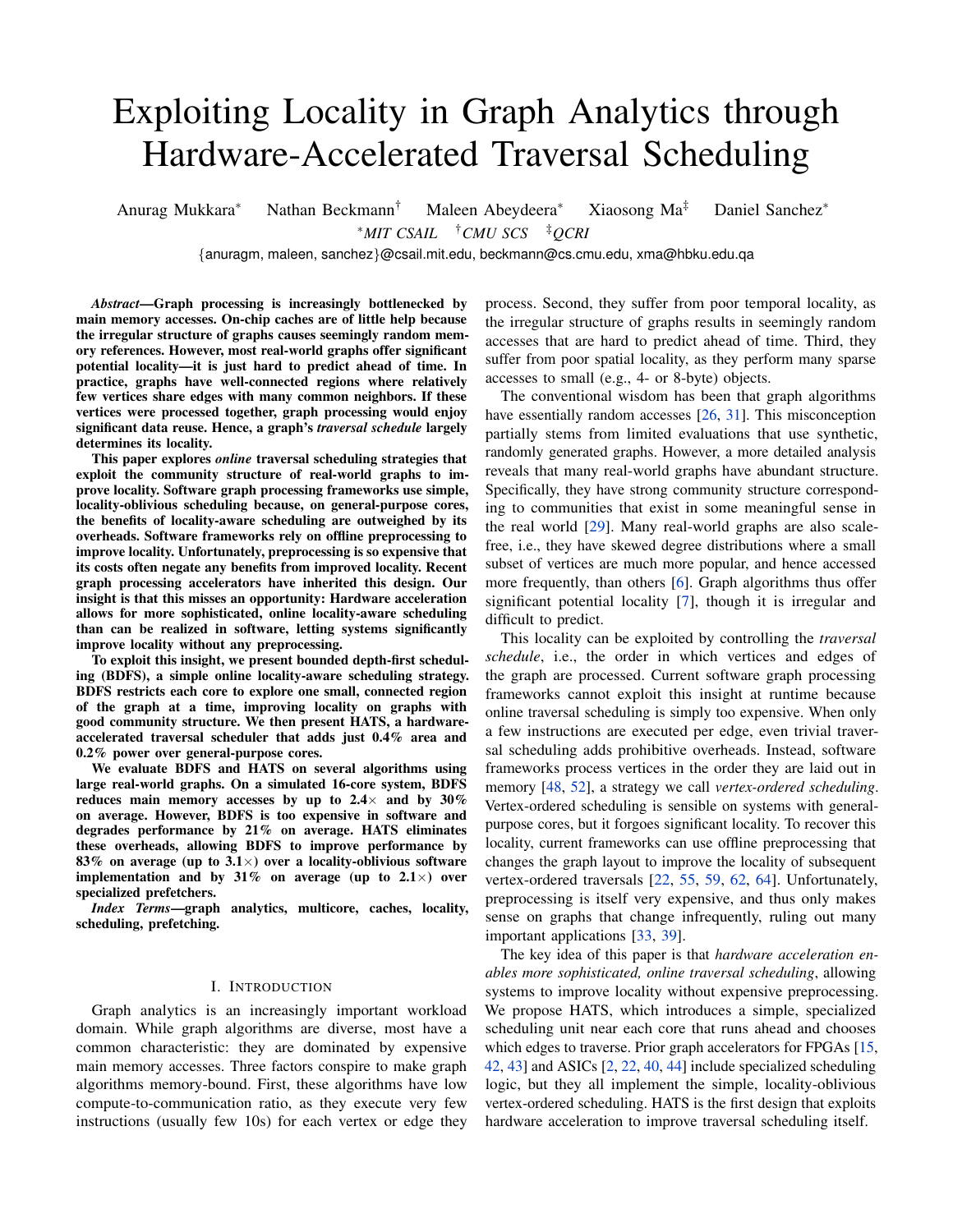<span id="page-1-0"></span>

Fig. 1: BDFS reduces memory accesses by 1.8× for PageRank Delta on uk-2002.

Fig. 2: VO-HATS and BDFS-HATS improve performance by 1.8 $\times$  and 2.7 $\times$  for PageRank Delta on uk-2002.

BDFS-HATS

2.7x

Specifically, we propose *bounded depth-first scheduling (BDFS)*. In BDFS, each core explores the graph in a depthfirst fashion up to a given maximum depth. This restricts each core to explore a small, well-connected region of the graph at a time, improving temporal locality on graphs with good community structure. Prior work [\[1,](#page-12-1) [13\]](#page-13-19) has observed that DFS is a good technique to exploit locality and has exploited it in offline graph preprocessing [\[5,](#page-13-20) [59,](#page-13-9) [61\]](#page-13-21). BDFS is the first to exploit DFS for *online* locality-aware scheduling. HATS implements BDFS with simple hardware similar to previous indirect prefetchers [\[58\]](#page-13-22). Unlike these prefetchers, which only hide latency, BDFS changes the traversal to improve locality and thus reduces both latency *and bandwidth*.

[Fig. 1](#page-1-0) illustrates the benefits of BDFS for the PageRank Delta algorithm [\[35\]](#page-13-23) on the uk-2002 web graph [\[16\]](#page-13-24). BDFS reduces memory accesses by  $1.8\times$  over the vertex-ordered schedule (VO). Prior prefetchers and graph accelerators do not reduce memory accesses, since they use the same vertexordered schedule as software frameworks.

[Fig. 2](#page-1-0) shows the execution time of PageRank Delta on uk-2002. *In software, BDFS does not improve performance because its overheads outweigh its locality benefits*. But hardware acceleration reverses this situation. HATS improves VO's performance by  $1.8 \times$  (VO-HATS) due to accurate prefetching that hides memory latency. But prefetching saturates memory bandwidth, so *improving performance further requires reducing memory accesses*. BDFS achieves this and BDFS-HATS outperforms VO-HATS by  $1.5\times$  and VO by  $2.7\times$ .

We have prototyped BDFS-HATS in RTL and evaluated it using detailed microarchitectural simulation. We consider two system configurations: one where HATS engines are implemented in hardware and another where they use on-chip reconfigurable logic (similar to the Xilinx Zynq SoC, but with high-performance cores). BDFS-HATS is easy to implement and requires just  $0.14 \text{ mm}^2$  and  $72 \text{ mW}$  at  $65 \text{ nm}$  (or  $3.2 \text{ K}$ FPGA LUTs). This translates to 0.4% area and 0.2% power overhead over a general-purpose core. We evaluate HATS on five important graph algorithms, processing real-world graphs whose working sets are much larger than the on-chip cache capacity. On a 16-core system, BDFS-HATS reduces main memory accesses by up to  $2.4\times$  and by 30% on average, and improves performance by up to  $3.1\times$  and by 83% on average. HATS thus gives a practical way to improve the locality of graph processing.

# II. BACKGROUND AND MOTIVATION

## <span id="page-1-3"></span><span id="page-1-2"></span>*A. Current graph processing frameworks*

Software graph processing frameworks [\[21,](#page-13-25) [41,](#page-13-26) [48,](#page-13-5) [52,](#page-13-6) [63\]](#page-13-27) provide a simple interface that lets application programmers specify algorithm-specific logic to perform operations on graph vertices and edges. The runtime is then responsible for scheduling and performing these operations. The runtime tracks which vertices are active in each iteration and performs algorithm-specific operations on them until there are no more active vertices or a termination condition (e.g., number of iterations) is reached. We assume a Bulk Synchronous Parallel (BSP) [\[54\]](#page-13-28) model, where updates to algorithm-specific data are made visible only at the end of each iteration.

Many graph algorithms are *unordered* and the runtime has complete freedom on how to schedule the processing of active edges in each iteration. Such scheduling does not affect the correctness of the algorithm, but has a large impact on locality. Before analyzing the locality tradeoffs of scheduling, we first describe these frameworks in more detail.

Graph format: Most graph processing frameworks use the compressed sparse row (CSR) format, or its variations, for its simplicity and space efficiency [\[21,](#page-13-25) [41,](#page-13-26) [48,](#page-13-5) [52,](#page-13-6) [63\]](#page-13-27). As [Fig. 3](#page-1-1) shows, CSR uses two arrays, offset and neighbor, to store the graph structure. For each vertex id, the offset array stores where its neighbors begin in the neighbor array. Hence, each vertex *v* has edges to each neighbor  $|i|$  for  $i =$ offset[ $v$ ]  $\rightarrow$  offset[ $v$  + 1]. The neighbor array stores the vertex id of each neighbor, so it has as many entries as edges in the graph. For weighted graphs, the neighbor array also stores the weight of each edge. Algorithm-specific data is stored in a separate vertex data array. For example, in PageRank, vertex data stores the score of each vertex.

Graph algorithms can perform *pull-* or *push-based* traversals. In pull-based traversals, the CSR format encodes the *incoming* edges of each vertex, as [Fig. 3](#page-1-1) shows, and each processed vertex (the destination vertex) pulls updates from its in-neighbors (sources). In push-based traversals, the CSR format encodes the *outgoing* edges of each vertex, and each processed vertex (source) pushes updates to its out-neighbors (destinations).

<span id="page-1-1"></span>

Fig. 3: Compressed sparse row (CSR) format. The offset array stores, for each vertex, the starting location of its neighbors' vertex ids in the neighbor array. The vertex data array stores algorithm-specific data.

Vertex-ordered scheduling: State-of-the-art graph processing frameworks [\[41,](#page-13-26) [48,](#page-13-5) [52,](#page-13-6) [63\]](#page-13-27) follow a *vertex-ordered schedule* (VO), a simple technique that achieves spatial locality in accesses to edges but suffers from poor temporal and spatial locality on accesses to neighbor vertices.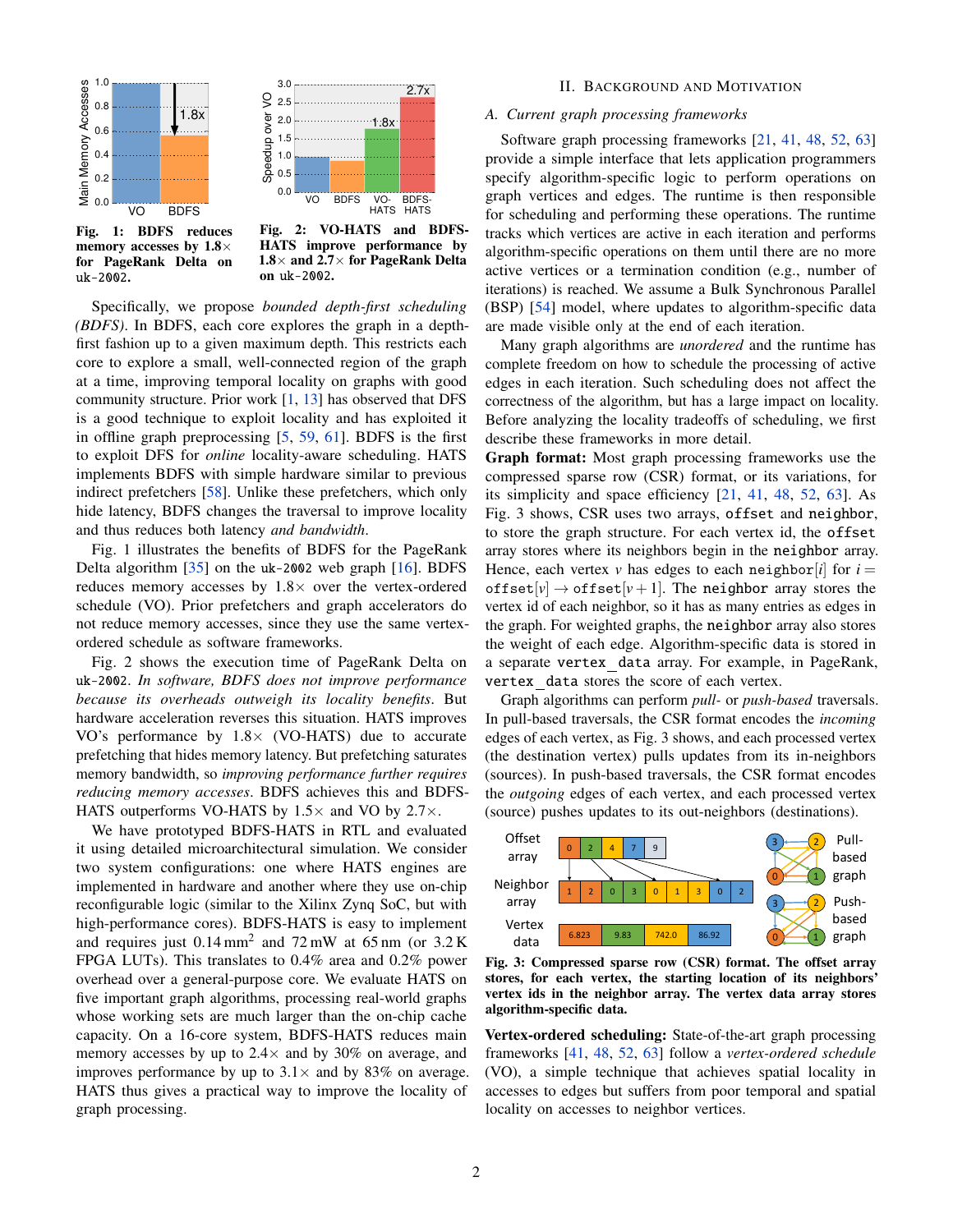The vertex-ordered schedule simply processes the active vertices in order of vertex id, and processes all the edges of each vertex consecutively, as specified by the graph layout. Processing an edge usually involves accessing the vertex data of both the current and neighbor vertices. [Listing 1](#page-2-0) shows pseudocode for a single iteration of PageRank following the vertex-ordered schedule. We show the pull version, where destination vertices pull updates from their in-neighbors.

```
1 def PageRank(Graph G):
2 for dst in range(G. numVertices):<br>3 for src in G. neighbors(dst):
3 for src in G. neighbors (dst):<br>4 G. vertex_data[dst].newScor
4 G. vertex_data [dst ]. newScore +=
5 G. vertex_data [src].oldScore<br>6 G. vertex_data [src].degree
                        6 G. vertex_data [src ]. degree
```
Listing 1: PageRank using the vertex-ordered schedule.

When the in-memory graph layout (i.e., offset and neighbor arrays) does not correlate with the graph's community structure, the vertex-ordered schedule suffers from poor temporal locality. Consider the example graph shown in [Fig. 4.](#page-2-1)

The graph has two wellconnected regions that are weakly connected to each other. To maximize temporal locality, all the vertices and edges in one region should be processed before moving to the next. But if the vertices of the two regions are interleaved in the graph layout as in [Fig. 4,](#page-2-1) the vertex-ordered schedule alternates between regions, yielding poor temporal locality.

<span id="page-2-1"></span>

Fig. 4: The vertex-ordered schedule ignores graph structure and alternates between the two communities.

Preprocessing improves locality but is expensive: Prior work has proposed several *graph preprocessing techniques* to improve locality [\[22,](#page-13-7) [43,](#page-13-16) [52,](#page-13-6) [55,](#page-13-8) [59,](#page-13-9) [61,](#page-13-21) [62,](#page-13-10) [64\]](#page-13-11). These techniques change the order in which vertices are stored so that closely connected communities are stored near each other in memory. This improves the temporal and spatial locality of the vertex-ordered schedule: it improves temporal locality by placing a vertex's neighbors close together, so accesses from those neighbors to the vertex happen nearby in time; and it improves spatial locality by placing related vertices in the same cache line.

For example, for the graph in [Fig. 4,](#page-2-1) preprocessing would analyze the graph structure, identify the two regions and modify the layout to place the vertices in the first region before those in the second. When the vertex-ordered schedule is used with the modified layout, it closely follows the community structure, fully processing the first region before moving to the second.

Although preprocessing improves locality, it is very expensive. Rewriting the graph requires several passes over the full edge list. As a result, preprocessing often takes longer than the graph algorithm itself, making it impractical for many important use cases [\[33,](#page-13-12) [39\]](#page-13-13). Preprocessing costs can be amortized if the

same graph is reused many times, but in many applications the graph changes over time or is produced by another algorithm, and is used once or at most a few times [\[34\]](#page-13-29).

[Fig. 5](#page-2-2) illustrates this for one iteration of the PageRank algorithm on the uk-2002 graph [\[16\]](#page-13-24). We compare *(1)* The vertex-ordered (VO) schedule *(2)* Slicing [\[22\]](#page-13-7), a relatively cheap preprocessing technique that ignores graph structure, and *(3)* GOrder [\[55\]](#page-13-8), an expensive preprocessing technique that heavily exploits graph structure. Because GOrder takes too long to simulate, we measure its preprocessing overhead on an Intel Xeon E5-2658 v3 (Haswell) processor running at 2.2 GHz with a 30 MB LLC.

<span id="page-2-2"></span>

Fig. 5: Memory accesses and execution time for one PageRank iteration on uk-2002 with various preprocessing schemes.

Although both Slicing and GOrder reduce memory accesses significantly and improve PageRank's runtime over the vertexordered schedule, they incur significant preprocessing time. When including preprocessing time, these techniques are beneficial only when the algorithm converges in more than 10 and 5440 iterations, respectively.

Several preprocessing techniques exploit the locality benefits of depth-first search (DFS) and breadth-first search (BFS) traversals  $[5, 14, 59, 61]$  $[5, 14, 59, 61]$  $[5, 14, 59, 61]$  $[5, 14, 59, 61]$  $[5, 14, 59, 61]$  $[5, 14, 59, 61]$  $[5, 14, 59, 61]$ . Children-DFS  $[5, 55]$  $[5, 55]$  partitions the graph by using a variant of DFS that seeks to group the neighbors of each vertex. PathGraph [\[59\]](#page-13-9) partitions the graph by performing local breadth-first traversals while limiting the partition sizes and relabels the vertices in each partition in DFS order. FBSGraph [\[61\]](#page-13-21) is a distributed framework that uses pathcentric partitioning and scheduling to improve convergence rate of asynchronous graph algorithms. It leverages the necessary graph partitioning pass and only improves temporal locality of vertex\_data since it does not change the graph layout.

Unlike these techniques, BDFS improves temporal locality without preprocessing. However, because BDFS does not change the graph's layout, it does not improve spatial locality. Online heuristics to improve locality: Motivated by the high costs of preprocessing, prior work has explored alternative, cheaper runtime techniques to improve locality. Milk [\[26\]](#page-13-0) and Propagation Blocking [\[8\]](#page-13-31) translate irregular indirect memory references into batches of efficient sequential DRAM accesses. These techniques are a spatial locality optimization, and only benefit algorithms with small vertex objects. By contrast, BDFS exploits the graph's community structure to improve *temporal* locality and benefits algorithms with large or small vertex objects. While these techniques are effective with unstructured (i.e., random) graphs, they forgo significant temporal locality for graphs with good community structure.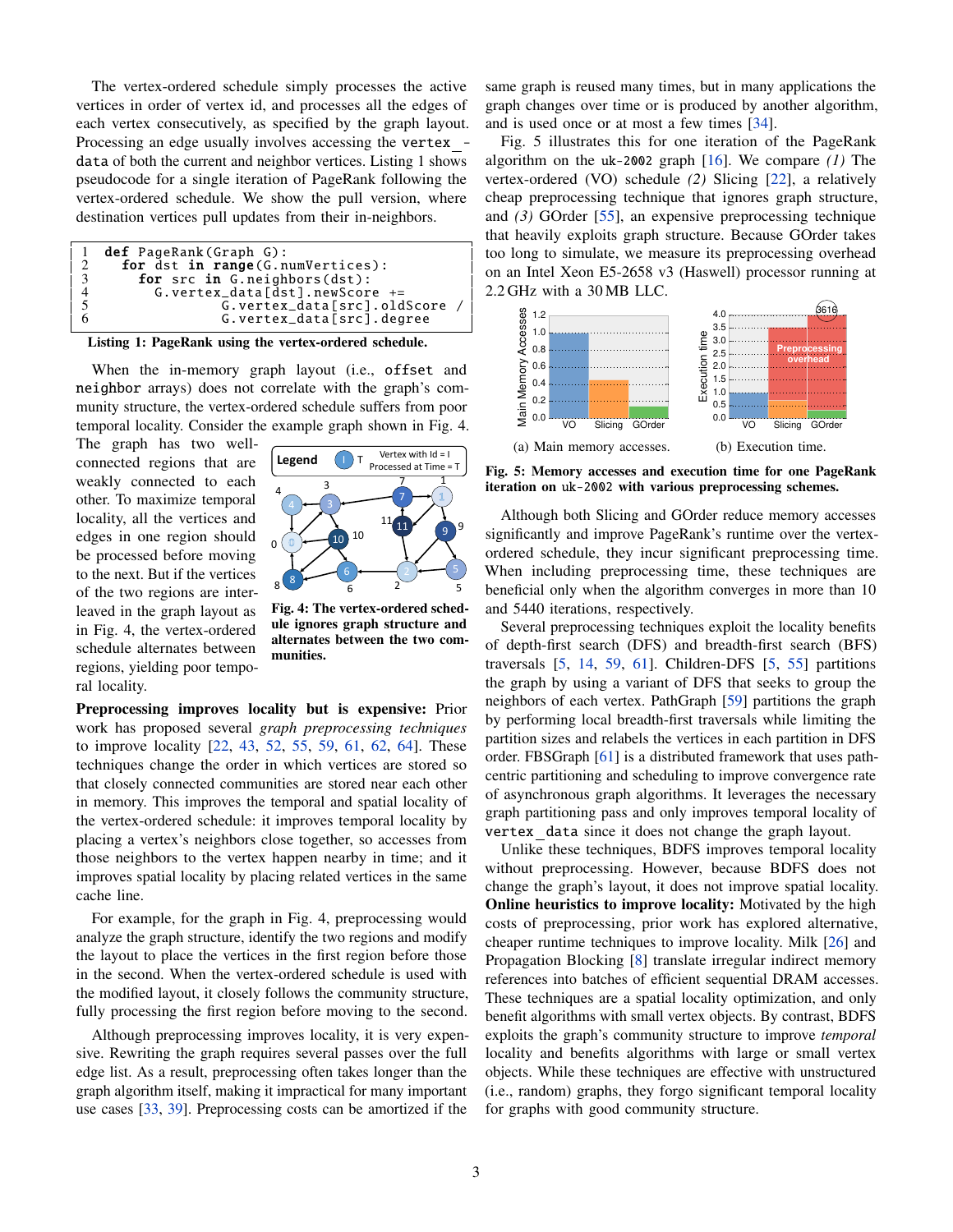## <span id="page-3-2"></span>*B. Prior hardware techniques to accelerate graph processing*

Indirect prefetching: Conventional stream or strided prefetchers do not capture the indirect memory access patterns of graph algorithms. IMP [\[58\]](#page-13-22) is a hardware prefetcher that dynamically identifies and prefetches indirect memory access patterns, without requiring any application-specific information. Similarly, Ainsworth and Jones [\[3\]](#page-12-2) propose a specialized prefetcher that uses information about an application's data structures to prefetch indirect memory accesses.

These prefetchers all assume a vertex-ordered schedule and improve performance by hiding memory access latency. They easily saturate memory bandwidth and become bandwidthbound. By contrast, BDFS *changes the traversal schedule* to reduce bandwidth demand, allowing it to outperform perfect prefetching of a vertex-ordered schedule. HATS fetches graph data ahead of the core, but this is more similar to how graph accelerators non-speculatively fetch data than to indirect prefetchers like IMP, which predict the access pattern outside the core to issue speculative prefetches.

Graph accelerators: Recent work has proposed specialized graph-processing accelerators for both FPGAs [\[15,](#page-13-14) [42,](#page-13-15) [43\]](#page-13-16) and ASICs [\[2,](#page-12-0) [22,](#page-13-7) [40,](#page-13-17) [44,](#page-13-18) [50,](#page-13-32) [60\]](#page-13-33). While these accelerators introduce specialized scheduling logic, they implement the same vertexordered schedule used by software algorithms and likewise rely on expensive preprocessing to improve locality [\[22,](#page-13-7) [43,](#page-13-16) [50,](#page-13-32) [60\]](#page-13-33). The premise of our paper is that this misses an opportunity: specialization enables online locality-aware schedules that achieve most of the benefits of preprocessing without its overheads.

Beyond scheduling, these accelerators use both compute and memory system specialization to achieve large performance and energy efficiency gains. Our paper complements this prior work by using locality-aware scheduling to make better use of limited on-chip cache capacity. Although we describe our techniques in the context of a general-purpose system, we expect it to be more beneficial on accelerators that are even more bottlenecked on memory accesses.

Decoupled access-execute: HATS takes inspiration from decoupled access-execute (DAE) architectures [\[49\]](#page-13-34), where an access core performs all memory operations and an execute core performs all compute operations. Access and execute cores communicate through queues, allowing the access core to run ahead.

In some aspects, HATS is similar to an access core: it is decoupled from the main core through a queue, and runs ahead of it, exposing abundant memory-level parallelism. However, HATS is specialized to graph traversals, making it much cheaper and faster than a programmable access core. And unlike DAE, the main core still performs memory accesses instead of communicating them to HATS. This lets HATS focus on handling the traversal of the graph. Also, unlike in conventional DAE, communication between HATS and the main core is *one-sided*, letting HATS run far ahead of the core and avoiding the performance bottlenecks of DAE, where two-way communication often caused loss of decoupling [\[53\]](#page-13-35).

# III. IMPROVING LOCALITY WITH BDFS

Our goal is to achieve most of the benefits of preprocessing while avoiding its overheads. We improve temporal locality by scheduling edges *at runtime* to match the graph's community structure, without modifying the graph layout. This section describes our basic technique, BDFS, and the next describes our hardware implementation of this technique, HATS.

BDFS traverses the graph by performing a series of bounded depth-first searches, each of which visits a region of connected vertices. Bounded depth-first search is used in several contexts, such as iterative deepening [\[27\]](#page-13-36) and search and optimization techniques [\[9,](#page-13-37) [51\]](#page-13-38). Moreover, as described in Sec. [II-A,](#page-1-2) several preprocessing algorithms leverage DFS to improve locality [\[5,](#page-13-20) [59,](#page-13-9) [61\]](#page-13-21). However, to the best of our knowledge, we are the first to use BDFS for *online* locality-aware scheduling of graph traversals.

We first describe a sequential implementation of BDFS, analyze its locality, and then discuss its parallel implementation.

## *A. BDFS algorithm*

[Listing 2](#page-3-0) shows the pseudocode for PageRank using a recursive implementation of BDFS. BDFS uses an active bitvector to track the vertices that are not yet processed. [Listing 2](#page-3-0) shows a version of PageRank where all the vertices are active in each iteration [\[45\]](#page-13-39), so the bitvector is initialized to all ones.<sup>[1](#page-3-1)</sup> BDFS starts processing at the first vertex (id 0). Thereafter, it chooses the next vertex to process from the neighbors of the current vertex, ignoring inactive vertices. This exploration proceeds in a depth-first fashion, always staying within maxDepth levels away from the root vertex. Once the exploration from a root vertex is finished, BDFS scans the active bitvector to find the next unvisited vertex. This repeats until all vertices are visited.

<span id="page-3-1"></span><sup>1</sup>There are more efficient versions that do not process all vertices on each iteration. We later evaluate PageRank Delta, which performs this optimization.

```
1 def PageRank(Graph G):<br>2 iterator = BDFS(G)<br>3 while iterator.hasNe
         iterator = BDFS(G)3 while iterator.hasNext():<br>4 (src, dst) = iterator.n
 4 (src, dst) = iterator.next()<br>5 G.vertex data[dst].newScore
 5 G. vertex_data[dst].newScore +=<br>6 G. vertex_data[src].old
 6 G. vertex_data [src].oldScore /<br>7 G. vertex_data [src].degree
                        7 G. vertex_data [src ]. degree
 8
9 def BDFS::next():<br>10 active = BitVec
        active = BitVector(G.numVertices)11 active.setAll()<br>12 for root in ran
        for root in range(G. numVertices):
13 if active[root]:<br>14 active[root] =
14 active[root] = False<br>15 BDFS::explore(root.
               BDFS:: explore(root, 0)
16
17 def BDFS::explore(int dst, int curDepth):<br>18 for src in G.neighbors(dst):
18 for src in G. neighbors(dst):<br>19 yield (src, dst)
            yield (src, dst)
20 if curDepth < maxDepth:<br>21 if active[src]:
               if active[src]:
22 active[src] = False<br>23 BDFS::explore(src.
                  BDFS::explore(src, curDepth+1)
```
Listing 2: PageRank implementation using BDFS. yield() returns a value to the caller, but resumes at that point when the callee is next invoked.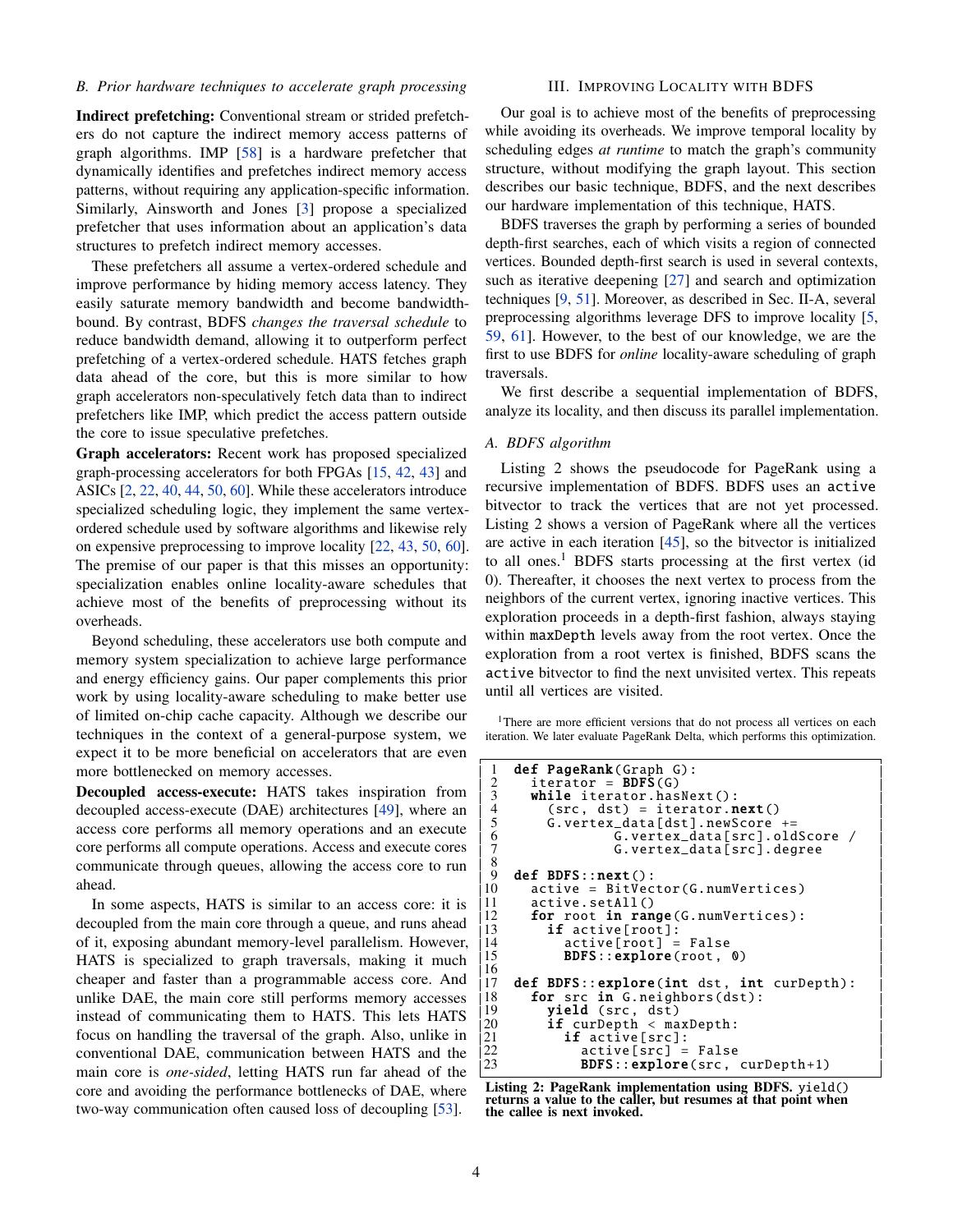[Fig. 6](#page-4-0) shows the order in which BDFS processes vertices in the example graph using maxDepth of 10. (This is a pull-based traversal so BDFS traverses *incoming* edges, e.g., from vertex 0 to 4.) Unlike the vertex-ordered schedule, BDFS tends to process close-knit regions together. BDFS improves temporal locality of accesses to

<span id="page-4-0"></span>

Fig. 6: BDFS improves temporal locality by processing neighbors together and vertices within a community close in time.

vertex data for two reasons. First, neighbors of a given vertex are more likely to share neighbors, so processing them together naturally exploits the community structure of realworld graphs. Second, since processing an edge involves accessing the vertex data of both the currently processed vertex and its neighbor, processing one of the neighbor vertices next results in at least one access to already cached data.

Scheduling overheads: The main scheduling structures in BDFS are a LIFO stack and the active bitvector. BDFS requires only a small stack, which causes near-zero main memory accesses. Although the bitvector gets irregular accesses, it is much smaller than vertex data. For example, in PageRank the bitvector is  $128 \times$  smaller than vertex data, which stores  $16B$  per vertex.

The real overheads of BDFS are not extra memory accesses, but the scheduling logic in [Listing 2](#page-3-0) to find the next vertex. Although BDFS has linear-time complexity (*O*(#*Edges*+#*Vertices*)), since most graph algorithms execute few instructions per edge, it is relatively expensive in software: BDFS not only executes  $2-3\times$  more instructions than VO, but these extra instructions have data-dependent branches that limit instruction-level parallelism. These overheads outweigh the locality improvements of BDFS, motivating HATS.

## <span id="page-4-5"></span>*B. Analysis of access patterns*

[Fig. 7](#page-4-1) compares the memory access patterns of the vertexordered (VO) schedule [\(Listing 1\)](#page-2-0) and BDFS [\(Listing 2\)](#page-3-0). We show accesses to the neighbor and vertex data arrays.

VO processes vertices and their edges sequentially, which results in good spatial locality on the offset and neighbor

<span id="page-4-1"></span>

Fig. 7: Memory access patterns with the vertex-ordered schedule (top) and BDFS (bottom).

arrays, and in vertex data accesses *for the currently processed vertex*. While the neighbor array is often the largest data structure in the graph, each cache line has many elements (typically 16), which amortizes their fetches well.

However, VO suffers from poor temporal and spatial locality on vertex data accesses *for neighbor vertices*. These accesses dominate misses. [Fig. 8](#page-4-2) illustrates this by showing the breakdown of main memory accesses to different data structures in PageRank: 86% of main memory accesses are to neighbor vertex data.

<span id="page-4-2"></span>

[Fig. 7](#page-4-1) shows that BDFS improves temporal locality in neighbor vertex data accesses by processing communities together. However, it reduces spatial locality in

Fig. 8: Breakdown of memory accesses to different data structures for PageRank on the uk-2002 graph.

offset and neighbor array accesses. In BDFS, the first access to a vertex's slice of the neighbor array often misses. Fortunately, accesses to the remaining neighbors enjoy the same spatial locality as VO. [Fig. 8](#page-4-2) shows this is a good tradeoff: neighbor vertex data misses are almost  $5 \times$  lower, and while offset and neighbor misses increase, BDFS reduces memory accesses by 2.2×.

## <span id="page-4-4"></span>*C. BDFS does not require tuning the maximum depth*

Alternative search strategies: An alternative to BDFS is bounded breadth-first scheduling (BBFS). BDFS outperforms BBFS and is also cheaper to implement. DFS has better locality than BFS [\[1,](#page-12-1) [5,](#page-13-20) [13\]](#page-13-19), and DFS works well with a small stack while BFS requires a large FIFO queue (up to the entire graph).

[Fig. 9](#page-4-3) illustrates this for PageRank. It shows the memory accesses of BDFS and BBFS as the *fringe* (BDFS stack or BBFS queue) grows. Memory accesses are normalized to the vertex-ordered schedule. BDFS outperforms BBFS at all fringe sizes and achieves near-peak performance with a 10-element fringe, whereas BBFS needs about a 100-element fringe to be effective. All the graphs we evaluate show similar trends.

BDFS is insensitive to stack depth: [Fig. 9](#page-4-3) shows that BDFS's performance is flat after a stack depth of 5–10. Smaller fringes cause more misses because they traverse smaller communities

<span id="page-4-3"></span>

Fig. 9: Memory accesses of PageRank on the uk-2002 graph with BDFS and bounded BFS (BBFS) at different fringe sizes. BDFS reduces memory accesses with much less storage than BBFS.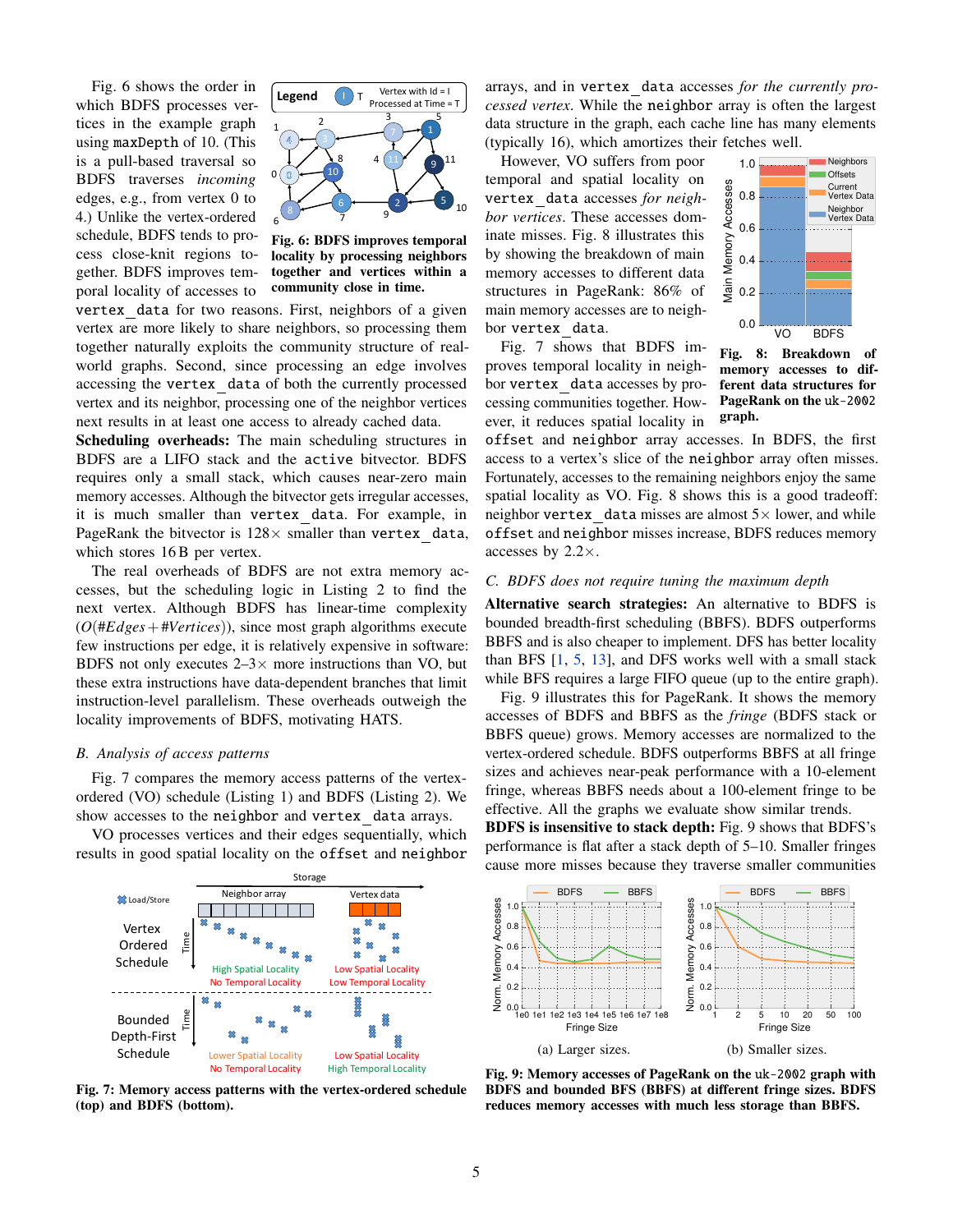that use only a fraction of the cache. For example, with an average degree of 4 neighbors/vertex, a depth of 4 traverses only about  $4^4 = 256$  vertices, whereas a depth of 10 traverses about  $4^{10} = 1$  M vertices.

However, the converse is not true: *deeper stacks do not add misses* even if they result in huge traversals with many more vertices than the cache can hold. This stems from DFS's divideand-conquer nature [\[18\]](#page-13-40). Suppose that, for a given graph, a stack of depth *D* yields the largest communities that fit on cache. Suppose we instead use depth  $D+1$ . If the root node has *N* neighbors, this is equivalent to performing *N* depth-*D* traversals in sequence, each of which fits in cache. By induction, BDFS does not overwhelm the cache with a deeper stack.

This observation yields two nice properties. First, *BDFS needs no tuning*. Rather than analyzing the graph and figuring out the right stack depth, we simply use a fixed depth in hardware that is large enough to yield large traversals even with small degrees. Second, BDFS should yield good locality at different cache levels, regardless of their size.

# <span id="page-5-1"></span>*D. Parallel BDFS*

We parallelize BDFS by evenly dividing the active bitvector across threads. Each thread then begins independent BDFS traversals through its chunk of the vertices, as in [Listing 2.](#page-3-0) The only change is that operations on the active bitvector are done atomically (e.g., test-and-clear) to avoid repeating work. Finally, we use work-stealing [\[11\]](#page-13-41) to avoid load imbalance: when a thread finishes its chunk it tries to steal half of another thread's remaining vertices.

We tried a number of more sophisticated parallelization strategies that seek to keep all threads exploring within the same community of the graph. We found that, on most graphs, these added synchronization overheads without providing much benefit over our simple work-stealing approach.

# IV. HATS: HARDWARE-ACCELERATED TRAVERSAL SCHEDULING

BDFS effectively reduces cache misses, but when implemented in software, its overheads negate the benefits of its higher locality. To address this problem, we present *hardwareaccelerated traversal scheduling (HATS)*. HATS is a simple, specialized engine that performs traversal scheduling. HATS enables sophisticated scheduling strategies like BDFS.

System architecture: [Fig. 10](#page-5-0) shows the system architecture we use in this paper. Each core is augmented with a HATS engine, which it configures to perform the traversal (e.g., passing in the addresses of CSR structures). Each HATS engine runs ahead of its core and communicates edges to the core through a FIFO buffer. Our design effectively offloads the traversal scheduling portion of the graph algorithm to the HATS engines, and uses cores exclusively for edge and vertex processing. For example, in [Listing 2,](#page-3-0) the core executes the per-edge operations inside the PageRank() function, while the HATS engine executes everything else.

We propose and evaluate HATS on general-purpose processors, where HATS is implemented as either fixed-function

<span id="page-5-0"></span>

Fig. 10: System architecture. Each core has a HATS engine that traverses the graph and sends edges to process to the core.

hardware or using on-chip reconfigurable logic. We focus on general-purpose processors for two reasons. First, traversal scheduling is needed by all graph algorithms, so it is natural to specialize this common part and leave algorithm-specific edge and vertex processing to programmable cores. Second, specialized traversal schedulers impose negligible system-wide overheads, similar in cost to prior indirect prefetchers. And unlike prefetchers, HATS reduces both memory latency *and bandwidth* [\(Sec.](#page-3-2) II-B). HATS thus adds a small dose of specialization to get a large performance boost for an important application domain, without sacrificing the programmability and low entry cost of general-purpose processors.

That said, HATS can be applied to other system architectures, e.g., by replacing the general-purpose cores with an algorithmspecific accelerator.

Generality: HATS supports both push- and pull-based traversals, and all-active and non-all-active algorithms. This lets HATS accelerate the vast majority of graph processing algorithms—the full spectrum of what state-of-the-art frameworks like Ligra support.

HATS assumes a CSR graph format, which is by far the most commonly used one [\[21,](#page-13-25) [41,](#page-13-26) [48,](#page-13-5) [63\]](#page-13-27). With small additions, HATS could support other CSR variants (e.g., DCSR [\[12\]](#page-13-42)). Moreover, the reconfigurable logic implementation of HATS would allow supporting other graph formats with no overheads.

In the remainder of this section, we explain the HATS interface and operation in detail, which is common to all HATS variants. We then describe HATS implementations of VO and BDFS traversals, and compare the area and power overheads of the ASIC and FPGA implementations of HATS.

## *A. HATS interface and operation*

HATS only accelerates traversal scheduling and leaves all other responsibilities to cores, including initialization, edge and vertex processing, and load balancing.

Operation: Regardless of the traversal scheduling strategy implemented by HATS (VO or BDFS), each traversal (e.g., one iteration of PageRank) proceeds in the following steps:

*1. Initialization:* Software first initializes all the required data structures, including all graph data and, if needed, the active bitvector, which specifies the set of vertices to visit. The need for this bitvector depends on the graph algorithm and traversal schedule: VO-HATS (Sec. [IV-B\)](#page-6-0) uses an active bitvector only for algorithms where not all vertices are active each iteration (e.g., BFS), while BDFS-HATS (Sec. [IV-C\)](#page-6-1) always uses an active bitvector to avoid processing vertices multiple times.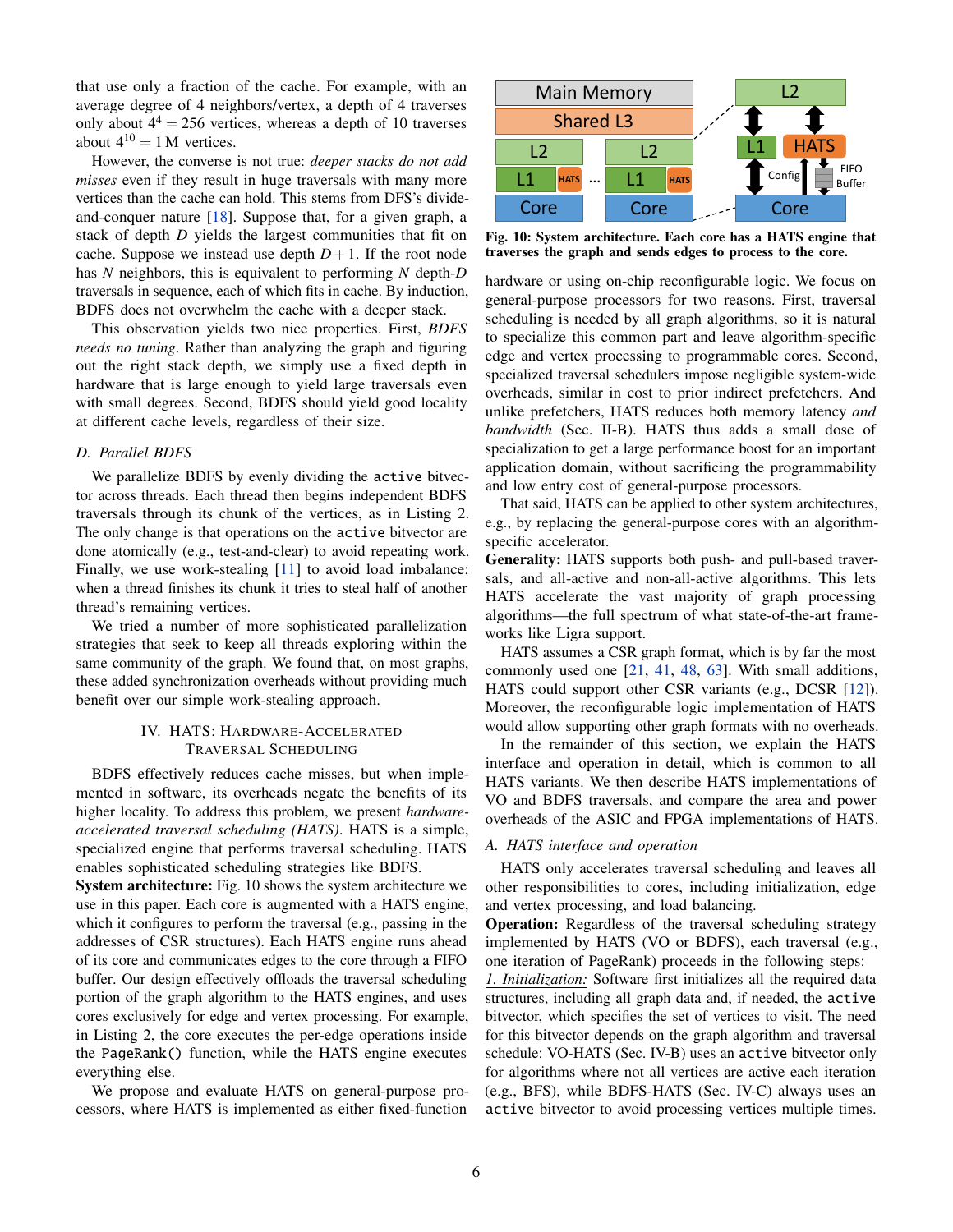*2. HATS configuration:* Each thread then configures its own HATS unit by conveying the following information:

- 1) The base addresses and sizes of graph data structures: offset, neighbor, and vertex data arrays, and active bitvector.
- 2) The type of traversal (push or pull).
- 3) The chunk of vertices that the HATS is responsible for (start and end vertex ids).

This configuration data is written using memory-mapped registers (e.g., like a DMA engine is configured). After the core writes this configuration, HATS starts the traversal.

*3. Processing:* During traversals, HATS reads the offset and neighbor arrays, as well as the active bitvector, if used. For BDFS, HATS also performs updates to the active bitvector. Finally, it prefetches vertex data.

As HATS finds unvisited active vertices, it fills its FIFO buffer with edges (source and destination vertex ids) for the core to process. The core uses a fetch edge instruction to fetch edges from the buffer (this is the only new instruction). fetch edge returns the source and destination ids in registers. Software takes two extra instructions to translate these ids to vertex data addresses. If HATS has finished traversing its assigned chunk of vertices, fetch edge returns  $(-1,-1)$ . If the FIFO is empty, fetch edge stalls the core. If it fills up, HATS's traversal stalls.

HATS is transparent to applications: We expose the above functionality to the software graph processing framework through a simple low-level API consisting of two methods: hats configure(...) performs the configuration step and hats fetch edge() translates to a fetch edge instruction. Graph algorithms need not deal with this API: we code all our algorithms to a highly optimized, Ligra-like graph processing framework [\(Sec.](#page-8-0) V-A). Only the framework needs to be modified to use HATS—application code is unchanged. Parallelism and load-balancing: Parallel operation is similar to the software BDFS implementation (Sec. [III-D\)](#page-5-1): vertices are divided into as many chunks as threads, and each HATS engine is responsible for scanning a separate chunk. We perform loadbalancing using work-stealing: if a HATS engine finishes its chunk early, its thread interrupts a randomly chosen thread, which donates half of the remaining chunk in its HATS engine. We use the same termination algorithm as Cilk [\[19\]](#page-13-43).

Handling preemption: Because HATS does work on behalf of the thread, some of its state is architecturally visible and must be considered on preemption events. If the OS deschedules a thread, it quiesces the HATS engine and saves this architectural state (which includes the remainder of the chunk and base addresses of all data structures). When the thread is rescheduled, its core's HATS is configured using this state. Note that this is needed only when the thread is descheduled, not when taking exceptions or system calls (similar to how FPU state is not saved when entering into the kernel). It is thus a rare event.

Virtual memory: Finally, HATS operates on virtual addresses. Like prior indirect prefetchers, HATS leverages the core's address-translation machinery [\[3,](#page-12-2) [58\]](#page-13-22). Unlike indirect prefetchers, HATS does not monitor the core's cache accesses. Since we place HATS at the core's L2, we use the L2 TLB.

HATS may cause a page fault, which is handled as in prior indirect prefetchers: the core is interrupted and the OS page fault handler invoked. The HATS engine stalls until the page fault handler completes. Once the page fault handler finishes, core and HATS engine resume normal execution.

# <span id="page-6-0"></span>*B. VO-HATS implementation*

We now describe the design of the HATS engine when using the vertex-ordered schedule. We describe its operation assuming a push-based traversal. Sec. [IV-D](#page-7-0) discusses the changes needed for pull-based traversals.

<span id="page-6-2"></span>

Fig. 11: Microarchitecture of VO-HATS.

Our VO-HATS design uses a simple pipelined implementation, illustrated in [Fig. 11.](#page-6-2) Each pipeline stage corresponds to a particular step in the fetching of graph data:

- 1) *Scan* holds the current and last vertex ids of the HATS chunk. For an all-active algorithm, Scan simply outputs the current vertex id each cycle, and increments it. If the algorithm is not all-active, Scan loads the active bitvector line by line and outputs the ids of active vertices.
- 2) *Fetch offsets* takes a vertex id as input and outputs its start and end offsets, which it loads from the offsets array.
- 3) *Fetch neighbors* takes the start and end offsets of a single vertex as input and outputs its neighbor ids, which it loads from the neighbors array. The vertex and its neighbor ids are then queued in the FIFO buffer.
- 4) *Prefetch* issues prefetches for the vertex and its neighbors' vertex data.

To allow enough memory-level parallelism, these stages are decoupled using small FIFOs. In practice, we find that allowing the *Scan* and *Fetch neighbors* stages to each request up to two cache lines in parallel suffices to keep the FIFO full.

# <span id="page-6-1"></span>*C. BDFS-HATS implementation*

Our implementation of BDFS-HATS shares many common elements with VO-HATS, but has additional logic to perform data-dependent traversals. [Fig. 12](#page-7-1) shows its design. We first explain its basic operation, and then the optimizations required to achieve good performance.

Basic operation: The main component of the BDFS scheduler is a fixed-depth stack. Each stack level stores the following information about a single vertex: its vertex id, current and end offsets, and a cache line worth of neighbor ids. These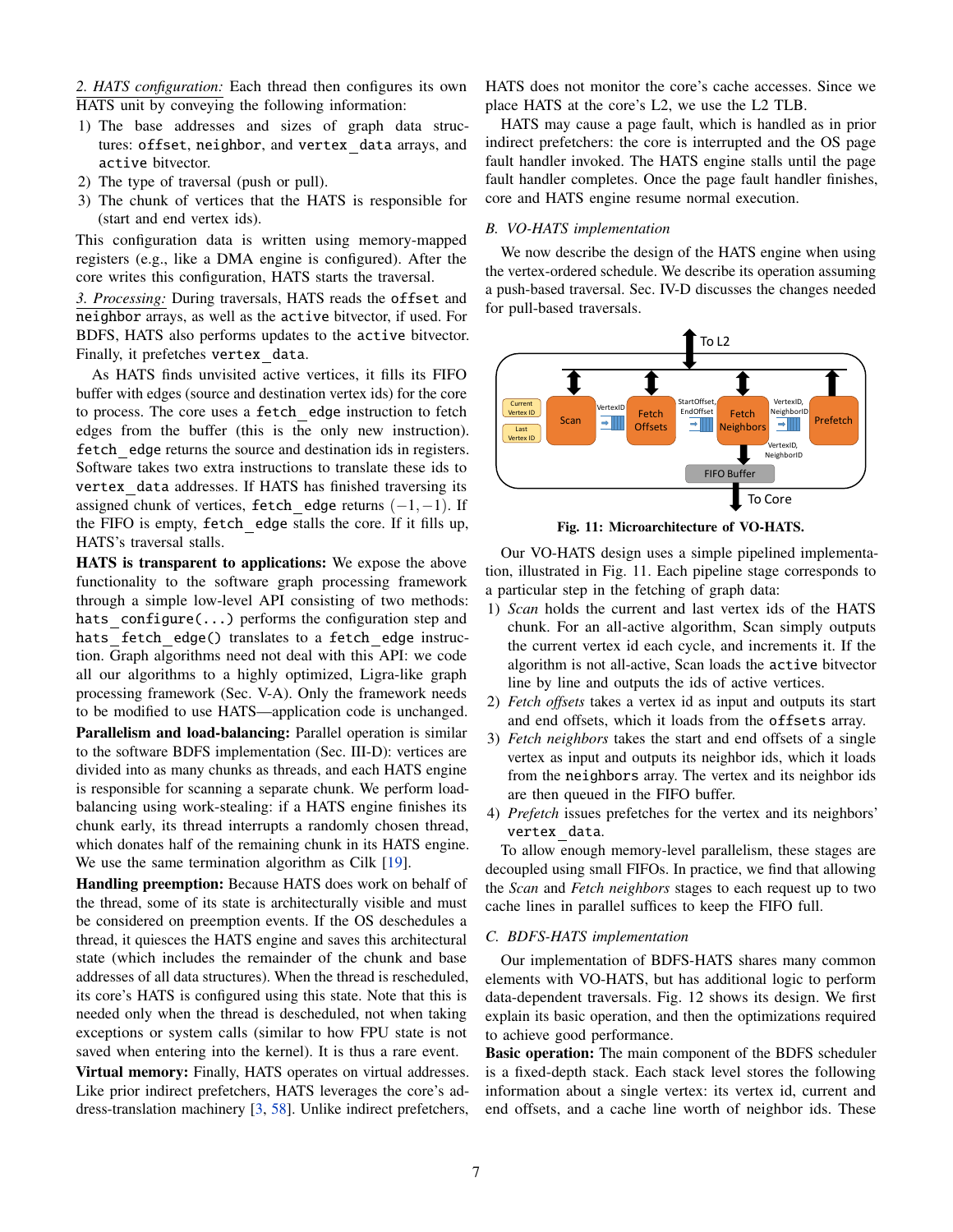<span id="page-7-1"></span>

Fig. 12: Microarchitecture of BDFS-HATS.

fields are populated as the vertex is processed. The stack is provisioned for the maximum depth of BDFS exploration (10 levels in our implementation). As discussed in Sec. [III-C,](#page-4-4) it is not necessary to tune BDFS's depth—we always use the maximum depth.

Unlike VO, BDFS always uses an active bitvector, even for all-active algorithms. HATS reads this bitvector to restrict its exploration to active vertices, and updates it as it traverses the graph, clearing the vertices it decides to explore.

The traversal begins with an empty stack. As in VO, the *Scan* stage traverses the active bitvector and produces the next active vertex id. This vertex is immediately marked as inactive. Then the vertex serves as the root of a bounded-depth first exploration: the vertex id is stored in the first level of the stack. Its offsets are fetched, and, once known, they are used to fetch the first cache line of neighbor vertex ids. These neighbors are checked in the active bitvector, and those that are active are marked inactive and stored, along with the vertex's offsets, in its stack entry.

The traversal continues in a depth-first fashion: the first neighbor of the topmost element is used to populate the next level of the stack as above, and so on until the stack is filled.

As the depth-first traversal proceeds, newly fetched neighbor ids are used to produce edges, which are queued to the FIFO buffer. Once the stack fills up, the neighbor ids of the last level are fetched and used to produce edges, but are not traversed. When all the neighbors at a given level have been traversed, the level is cleared and the exploration continues at the next neighbor of the previous level. When all of the root's neighbors have been explored, the current region has been fully explored, and the *Scan* stage provides the next root vertex.

BDFS-HATS uses a finite state machine (FSM) to implement this procedure, shown in [Fig. 12.](#page-7-1) On each cycle, the FSM decides on the next piece of data to fetch based on the current state of the stack.

Exploiting intra-traversal parallelism: Unlike VO, BDFS traversals experience more data dependences and thus more serialization. Additional optimizations are needed to exploit the parallelism *within* a single BDFS traversal in order to obtain enough memory-level parallelism and saturate each core.

First, we move the active bitvector check-and-clear operations off the critical path and perform them in parallel. These checks constitute a substantial fraction of the work in BDFS.

<span id="page-7-2"></span>TABLE I: Area and power of VO-HATS and BDFS-HATS implementations: ASIC (65nm) and FPGA (Zynq-7045).

| <b>HATS</b>        | <b>ASIC</b> Area |                | <b>ASIC Power</b> |                   | <b>FPGA</b> Area |                |
|--------------------|------------------|----------------|-------------------|-------------------|------------------|----------------|
| <b>Design</b>      | $(mm^2)$         | $\%$ core      | (mW)              | $\%$ TDP          | (LUTs)           | $%$ FPGA       |
| VO.<br><b>BDFS</b> | 0.07<br>014      | 0.19%<br>0.38% | 37<br>72          | $0.11\%$<br>0.22% | 1725<br>3203     | 0.79%<br>1.47% |

Instead of checking whether a vertex should be visited eagerly, we add all vertices to the neighbor list, issue pending bitvector checks if there is nothing else to do, and mark them as active or inactive as the responses arrive.

Second, all levels in the stack expand the first two active neighbors in parallel, instead of only expanding the first one. Each stack level has an additional entry, and when the topmost element is populated, its first and second active neighbors are used to populate the next level. This way, when the level's current vertex is completely explored, the data for the next vertex is already available (and as soon as we switch to it, the data for the following vertex starts being fetched). This greatly reduces the critical path at the cost of some additional storage.

With these optimizations, we find that BDFS-HATS achieves enough throughput to avoid stalling the core.

# <span id="page-7-0"></span>*D. Extending HATS for pull-based traversals*

We have so far described push-based traversal variants of HATS. The above designs can be easily extended to perform pull-based traversals. The key difference is when the active bitvector checks happen. In a push-based traversal, the active bitvector is checked to filter vertices before exploring their neighbors. For example, VO-HATS does this in the *Scan* stage. By contrast, a pull-based traversal fetches the neighbors of all the vertices in the graph, then uses the bitvector to filter inactive neighbors. Thus, adapting our VO-HATS design simply requires performing the bitvector checks after the *Fetch neighbors* stage instead of in the *Scan* stage. The BDFS design requires similar changes. Our HATS prototypes support both push- and pullbased traversals.

#### <span id="page-7-3"></span>*E. Hardware costs*

ASIC implementation: We have written Verilog RTL for both VO-HATS and BDFS-HATS engines and synthesized them using a commercial 65 nm process. Both designs meet a 1.1 GHz target frequency. [Table I](#page-7-2) shows their area and power consumption under typical operating conditions. Area and power are negligible when compared to those of a core in the Intel Core 2 E6750, also manufactured in 65 nm [\[17\]](#page-13-44). [Table I](#page-7-2) shows that BDFS-HATS takes about 0.4% of core area and 0.2% of core TDP. VO-HATS is even cheaper.

Prior indirect prefetchers do not allow for a direct area and power comparison, but we can use their internal storage requirements as a proxy. VO-HATS requires 2.5 Kbits of storage for its internal FIFO buffers and BDFS-HATS requires 6.4 Kbits for 10 stack levels. In addition, both designs use a 1 Kbit output FIFO buffer. In comparison, IMP [\[58\]](#page-13-22) requires 5.5 Kbits of storage, so our HATS designs have about the same cost.

FPGA implementation: We also synthesized the HATS designs on an FPGA platform. VO-HATS and BDFS-HATS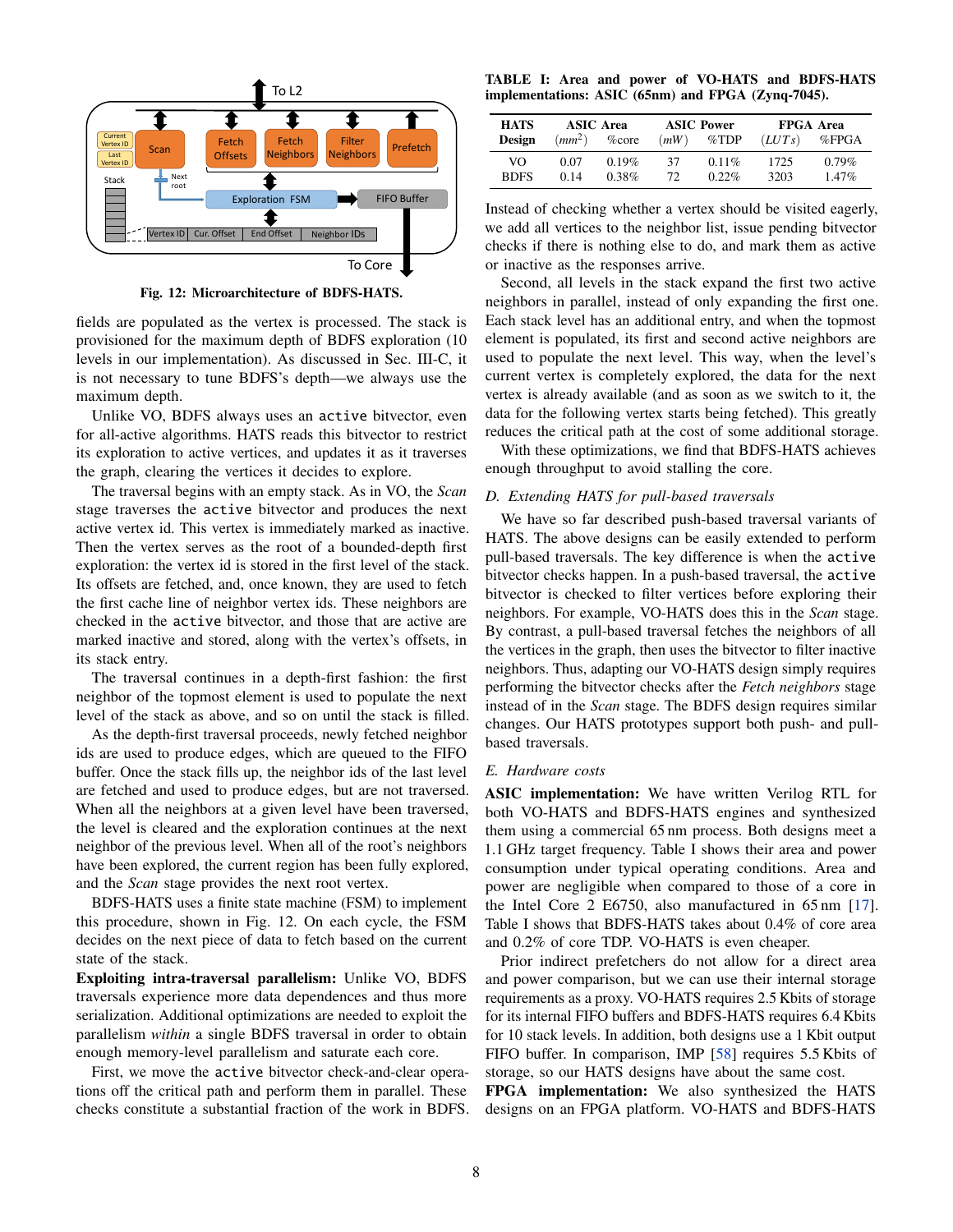TABLE II: Configuration of the simulated system.

<span id="page-8-1"></span>

| Cores                | 16 cores, x86-64 ISA, 2.2 GHz, Haswell-like OOO [47]                                               |
|----------------------|----------------------------------------------------------------------------------------------------|
| L1 caches            | 32 KB, per-core, 8-way set-associative, split D/I,<br>3-cycle latency                              |
| L <sub>2</sub> cache | 128 KB, private per-core, 8-way set-associative, 6-cycle<br>latency                                |
| L <sub>3</sub> cache | 32 MB, shared, 16-way hashed set-associative, inclusive,<br>24-cycle bank latency, LRU replacement |
| Global<br>NoC        | $4\times4$ mesh, 128-bit flits and links, X-Y routing, 1-cycle<br>pipelined routers, 1-cycle links |
| <b>Coherence</b>     | MESI, 64 B lines, in-cache directory, no silent drops                                              |
| <b>Memory</b>        | 4 controllers, FR-FCFS, DDR4 1600 (12.8 GB/s per<br>controller)                                    |

require 1725 and 3203 LUTs respectively, as shown in [Table I.](#page-7-2) This is less than 2% of the total LUT count on a modest Xilinx Zynq-7045 SoC [\[56\]](#page-13-46) (state-of-the-art FPGAs have  $10\times$  more LUTs [\[57\]](#page-13-47)). Both designs meet a 220MHz target frequency,  $5\times$  slower than the ASIC implementation.

To ensure that the HATS engine can match the core's throughput at this frequency, we need more parallelism within the engine. However, we do not need to replicate the entire HATS pipeline to achieve this. We find that active bitvector checks in the *Filter neighbors* stage become the bottleneck when operating at a lower frequency. Thus, we only replicate the bitvector check logic and perform multiple bitvector operations in parallel (4 in our case). [Sec.](#page-10-0) V-C shows that with this support, even a 220MHz design can keep the core busy.

## V. EVALUATION

#### <span id="page-8-0"></span>*A. Methodology*

We now present our evaluation methodology, including the simulated system, graph algorithms, and datasets we use.

Simulation infrastructure: We perform microarchitectural, execution-driven simulation using zsim [\[47\]](#page-13-45). We have implemented detailed cycle-driven models of our proposed VO and BDFS HATS designs.

We simulate a 16-core system with parameters given in [Table II.](#page-8-1) The system uses out-of-order cores modeled after and validated against Intel Haswell cores. Each core has private L1 and L2 caches, and all cores share a banked 32 MB last-level cache. The system has four memory controllers, like Haswell-EP systems [\[23\]](#page-13-48). We use McPAT [\[30\]](#page-13-49) to derive the energy numbers of chip components at 22 nm, and Micron DDR3L datasheets [\[37\]](#page-13-50) to compute main memory energy.

Algorithms: We use five graph algorithms from the widely used Ligra [\[48\]](#page-13-5) framework, as shown in [Table III.](#page-8-2) These include both all-active and non-all-active algorithms. All algorithms use objects that are much smaller than a cache line (64 B).

*PageRank* computes the relative importance of vertices in a graph, and was originally used to rank webpages [\[45\]](#page-13-39). *PageRank Delta* is a variant of PageRank in which vertices are active in an iteration only if they have accumulated enough change in their PageRank score [\[35\]](#page-13-23). *Connected Components* divides a graph's vertices into disjoint subsets (or components) such that there is no path between vertices belonging to different subsets [\[13\]](#page-13-19). *Radii Estimation* estimates the radius of each vertex

by performing multiple parallel BFS's from a small sample of vertices [\[32\]](#page-13-51). *Maximal Independent Set* finds a maximal subset of vertices such that no vertices in the subset are neighbors [\[10\]](#page-13-52).

#### <span id="page-8-2"></span>TABLE III: Graph algorithms.

|                            | Vertex All- |                |
|----------------------------|-------------|----------------|
| Algorithm Size Active?     |             |                |
| PageRank $(PR)$ 16 B       |             | Yes            |
| PageRank Delta (PRD) 16B   |             | N <sub>0</sub> |
| Conn. Components (CC)      | - 8 B       | No             |
| Radii Estimation (RE) 24 B |             | N <sub>0</sub> |
| Max. Indep. Set (MIS)      | - 8 B       | $N_{\Omega}$   |

We obtain the source code for these algorithms from Ligra [\[48\]](#page-13-5). We adapt the scheduling code to use the HATS programming model, without modifying the per-algorithm code. We also incorporate several optimizations in the scheduling code like careful loop unrolling that yield significant speedups: our implementations outperform Ligra by up to  $2.5 \times$ .

Our approach lets us start with an optimized software baseline, which is important since it affects the qualitative tradeoffs. In particular, we find that well-optimized implementations are more memory-bound and saturate bandwidth more effectively.

Datasets: We use several large real-world web and social graphs detailed in Table IV These graphs are diverse (harmonic diameter: 5–38; average degree: 9–38; clustering coefficient: 0.06–0.55).

#### <span id="page-8-3"></span>TABLE IV: Graph datasets.

| <b>Graph Vertices Edges</b> |     |      | <b>Description</b>          |  |
|-----------------------------|-----|------|-----------------------------|--|
|                             | (M) | (M)  |                             |  |
| uk                          | 19  | 298  | uk-2002 [16]                |  |
| arb                         | 22  | 640  | arabic-2005 [16]            |  |
| twi                         | 41  |      | 1468 Twitter followers [28] |  |
| sk                          | 51  | 1949 | sk-2005 $[16]$              |  |
| web                         | 118 | 1020 | webbase-2001 [16]           |  |

With the objects sizes listed in [Table III,](#page-8-2) the vertex data footprint is much larger than the last-level cache. We represent graphs in memory in compressed sparse row (CSR) format.

Graph algorithms are generally executed for several iterations until a convergence condition is reached. To avoid long simulation times, we use *iteration sampling*: we perform detailed simulation only for every 4th iteration and fast-forward through the other iterations (after skipping initialization). This yields accurate results since the execution characteristics of all algorithms change slowly over consecutive iterations. Even with iteration sampling, we perform detailed simulation for *over 100 billion instructions* for the largest graph.

## *B. ASIC HATS Evaluation*

Main memory accesses: [Fig. 13](#page-9-0) shows the main memory accesses of VO and BDFS for *single-threaded* PageRank. Each bar shows the breakdown of accesses to different data structures as in [Fig. 6.](#page-4-0) This includes misses due to demand accesses and prefetches. BDFS's benefits stem from reducing neighbor vertex data misses, as explained in Sec. [III-B.](#page-4-5) [Fig. 13](#page-9-0) shows that these benefits hold across most graphs: BDFS reduces main memory accesses significantly, by up to  $2.6\times$  and by 60% on average. Other indicates accesses to BDFS's data structures, mainly the active bitvector. These are negligible except when the bitvector does not fit in cache (for web).

BDFS reduces misses on all graphs except twi, due to twi's weak community structure. On twi, BDFS does not improve temporal locality of vertex data accesses, and adds offset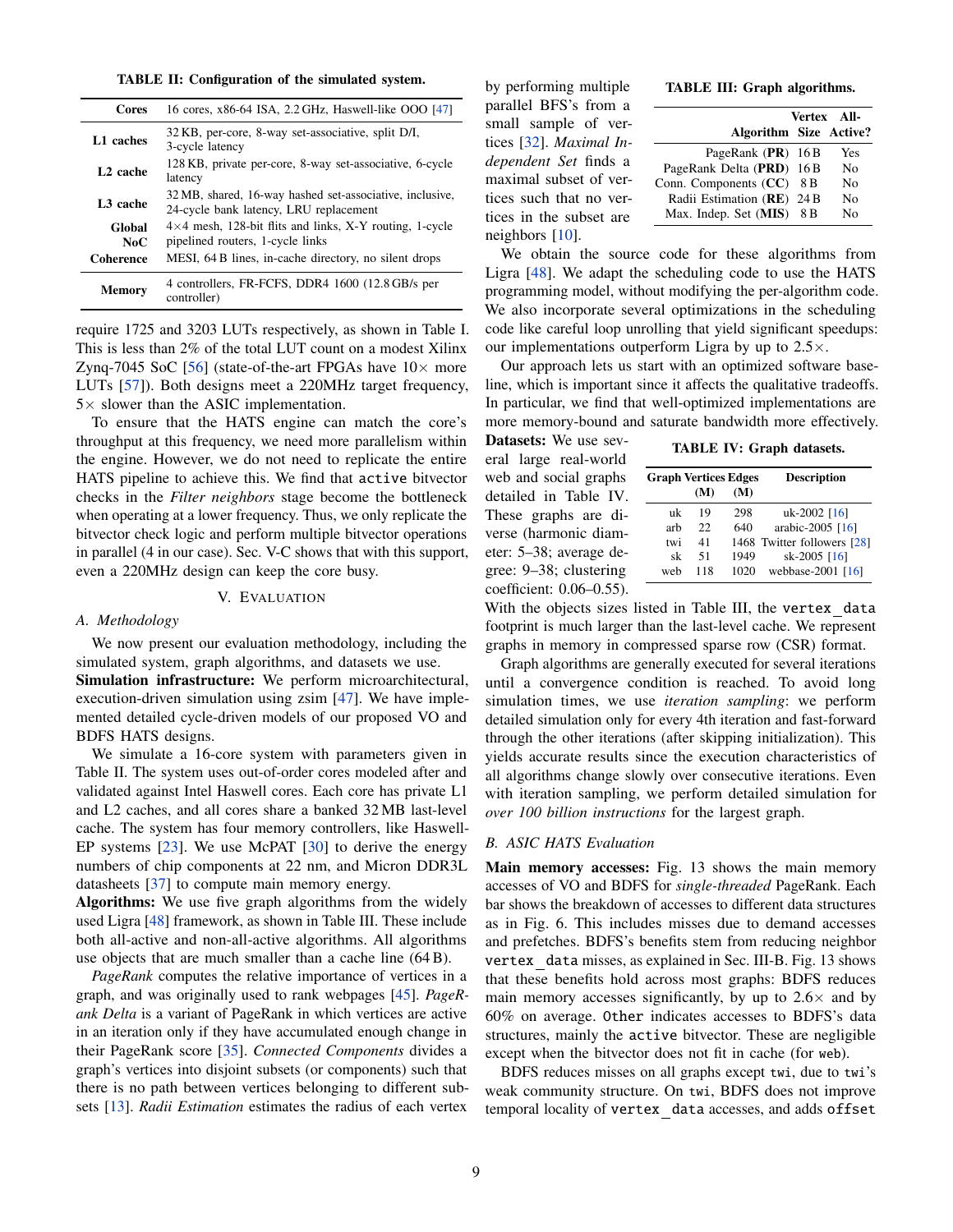<span id="page-9-0"></span>



all algorithms at *16 threads*, normalized to VO's



*ware* BDFS over VO at 16

threads.

Fig. 13: Breakdown of main memory accesses by data structure for VO and BDFS on *singlethreaded* PageRank.

<span id="page-9-1"></span>

accesses.

Fig. 16: Speedup over software VO at 16 threads. VO-HATS and BDFS-HATS significantly improve performance over software VO and hardware prefetchers (IMP).

and neighbor misses. Preprocessing techniques [\[4\]](#page-13-54) also show lower benefits for twi. Excluding twi, BDFS reduces memory accesses by  $2 \times$  on average for PageRank.

twi's weak community structure is an outlier. For example, twi has a clustering coefficient of 0.06, whereas most realworld graphs are above 0.2 [\[29\]](#page-13-2). Therefore, we expect BDFS to be beneficial in the common case. In [Sec.](#page-10-1) V-D we present Adaptive-HATS, which can detect when graphs have weak community structure and switch to a VO schedule.

[Fig. 14](#page-9-0) shows the main memory accesses of BDFS at 16 threads for all five algorithms. BDFS reduces memory accesses significantly for all algorithms: by 44%, 29%, 18%, 19%, and 46% on average for PR, PRD, CC, RE, and MIS respectively. Some non-all-active algorithms like PRD, CC, and RE get slightly lower reductions. In these algorithms, only a subset of vertices are active in some iterations and as a result the active vertex data is much more likely to fit in cache.

There is a slight increase in BDFS's memory accesses from 1 to 16 threads (compare [Fig. 13](#page-9-0) and PageRank in [Fig. 14\)](#page-9-0). In the single-thread experiments the whole 32 MB LLC is available to a single traversal, whereas in the 16-thread experiments the LLC is shared among 16 concurrent traversals, causing interference. The increase is small except for the sk graph, which is quite sensitive to per-thread cache capacity.

**Performance:** [Fig. 15](#page-9-0) shows the average slowdown of software BDFS over VO. In software, BDFS is slower than VO for all algorithms. This happens because, despite its large reductions in memory accesses, BDFS adds bookkeeping overheads when implemented in software. Since graph algorithms execute only a few instructions per edge, these overheads are relatively large.

[Fig. 16](#page-9-1) shows the speedup of three schemes over software VO: the IMP indirect memory prefetcher [\[58\]](#page-13-22), and hardwareaccelerated VO (VO-HATS) and BDFS (BDFS-HATS). To ensure IMP issues accurate prefetches, we configure it with explicit information about the graph structures as in [\[3\]](#page-12-2).

IMP improves performance for the four non-all-active algorithms that are memory-latency bound (PRD, CC, RE, and MIS). When IMP does not saturate bandwidth (PRD, CC, and RE), VO-HATS achieves further gains by offloading traversal scheduling work to HATS. When IMP already saturates bandwidth (PR, MIS), VO-HATS does not improve performance further. Overall, VO-HATS improves performance over VO by up to  $2.3\times$  and by 85%, 58%, 61%, and 41% on average for PRD, CC, RE, and MIS respectively.

However, neither IMP nor VO-HATS reduce memory traffic, so their performance gains are limited by memory bandwidth. This is most noticeable for PR [\(Fig. 16a\)](#page-9-1): software VO already saturates memory bandwidth, so VO-HATS and IMP barely improve performance. By contrast, BDFS's reduced memory accesses translate to improved performance for BDFS-HATS on PR, with up to  $2.2 \times$  speedup over VO on the arb graph. On average, BDFS-HATS improves the performance of PR by 46% over VO and by 43% over VO-HATS.

BDFS-HATS achieves similar but slightly lower gains over VO-HATS for the non-all-active algorithms. BDFS-HATS improves average performance over VO-HATS by 20%, 13%, 17%, and 35% for PRD, CC, RE, and MIS respectively and over VO by 2.2×, 78%, 88%, and 91%.

Energy: [Fig. 17](#page-10-2) shows the energy breakdown for various schemes. For software-only VO, most of the energy comes from core and main memory, and the fraction of energy from cores depends on how compute-bound the algorithm is. For highly memory-bound applications like PageRank, main memory contributes 46% of total energy.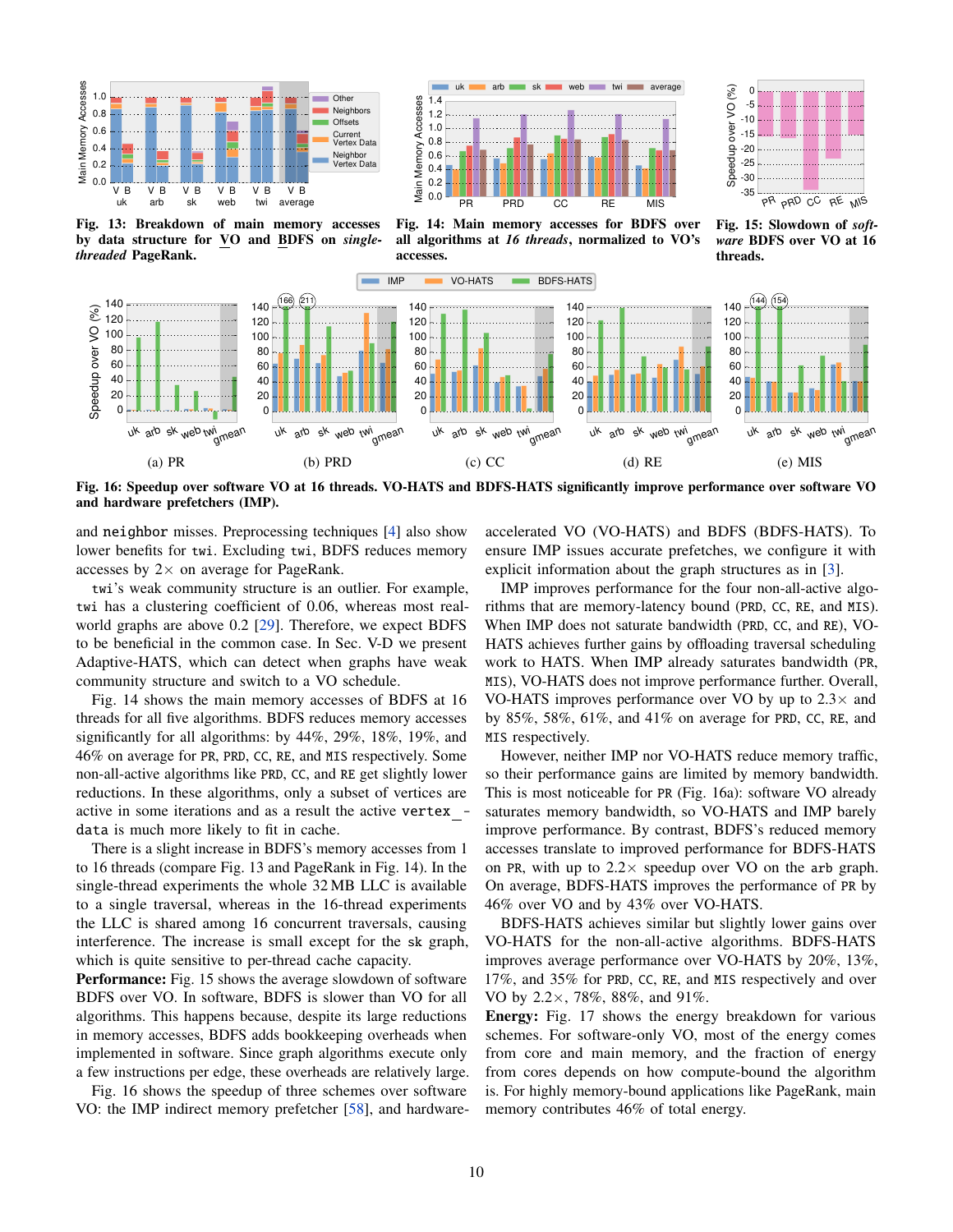<span id="page-10-2"></span>

Fig. 17: Energy breakdown normalized to VO.  $(V = VO, I = IMP,$ VH = VO-HATS, BH = BDFS-HATS.)

HATS reduces core energy because it offloads the traversal scheduling to specialized hardware, reducing instruction counts on general-purpose cores. In particular, non-all-active algorithms spend a significant fraction of instructions in activeness checking even with simple VO. HATS completely eliminates these instructions and, on average, reduces core energy by 35%, 36%, 25%, and 28% for PRD, CC, RE, and MIS respectively.

BDFS's reduction in main memory accesses causes proportional reductions in main memory energy. Overall, BDFS-HATS reduces energy by 19%, 33%, 28%, 22%, and 30% on average over VO for the five algorithms. The overall energy reductions would be higher on graph processing accelerators, which reduce core energy by over  $10 \times [22, 44]$  $10 \times [22, 44]$  $10 \times [22, 44]$  $10 \times [22, 44]$ , making memory energy the main bottleneck. IMP barely reduces energy since it neither reduces instruction count nor memory accesses.

# <span id="page-10-0"></span>*C. HATS on an on-chip reconfigurable fabric*

Results so far assume an ASIC implementation of HATS. [Fig. 18](#page-10-3) shows results for our VO-HATS and BDFS-HATS reconfigurable logic implementations. We model an on-chip FPGA fabric that can issue accesses to the L2 cache, similar to the Xilinx Zynq SoC [\[56\]](#page-13-46) but using high-performance cores. Unlike Zynq, where the FPGA fabric is shared by all cores, we assume a per-core FPGA fabric near the private L2s. We later explore the effect of placing HATS at different points in the memory hierarchy, which accounts for less-integrated FPGA fabrics like HARP [\[24,](#page-13-55) [46\]](#page-13-56).

The key difference with the ASIC implementation is the slower clock frequency, 220 MHz. [Fig. 18](#page-10-3) shows that when HATS has enough parallelism through replication of some parts of the pipeline, as explained in Sec. [IV-E,](#page-7-3) even this slow clock is sufficient to keep the core busy. There is only a small drop in performance (1%) for both HATS versions. Without these changes (i.e., using the ASIC design on the FPGA), VO-HATS and BDFS-HATS are 15% and 34% slower on average.

<span id="page-10-3"></span>

We also modeled a variant where HATS and the core communicate through a FIFO buffer in shared memory. This avoids the need for a dedicated FIFO channel between the HATS engine and the core, which some reconfigurable fabrics may not offer. It also avoids changing the ISA (no fetch edge instruction). Although buffer management operations increase core instructions by up to 10% (on PR), since the workloads are memory-bandwidth bound, there is negligible impact on performance, as [Fig. 19](#page-10-3) shows: VO-HATS is insensitive and BDFS-HATS shows at most 5% performance loss (on MIS).

## <span id="page-10-1"></span>*D. Adaptive-HATS*

We now explore an adaptive version of HATS that switches between VO and BDFS dynamically. Adaptive-HATS is beneficial for two reasons. First, when the graph does not have good community structure, BDFS increases memory accesses over VO and lowers performance. This can be observed for the twi graph across all algorithms in [Fig. 16.](#page-9-1) Second, even for graphs with good community structure, the later phases of BDFS exploration usually process low-locality work. Using the simpler VO schedule in such phases improves performance due to lower scheduling overheads.

<span id="page-10-4"></span>

Fig. 20: Adaptive-HATS outperforms BDFS-HATS by avoiding BDFS-HATS's performance pathologies.

Adaptive-HATS requires small extensions to BDFS-HATS: switching between VO and BDFS only requires changing the maximum depth of exploration (1 for VO and 10 for BDFS). Every 50 M cycles, all HATS units switch to the alternative mode of exploration for 5 M cycles, and use the bestperforming mode for the next 45 M cycles. [Fig. 20a](#page-10-4) compares the performance of VO-HATS, BDFS-HATS and Adaptive-HATS on PRD for each graph. web and twi benefit the most from Adaptive-HATS on PRD; we observe similar benefits for other algorithms. [Fig. 20b](#page-10-4) shows gmean performance across graphs. Adaptive-HATS outperforms BDFS-HATS by 4%, 6%, 10%, 7%, and 4% for PR, PRD, CC, RE, and MIS.

## *E. BDFS-HATS versus other locality optimizations*

We now compare BDFS-HATS with online and offline techniques to improve locality.

Propagation Blocking [\[8\]](#page-13-31) (PB) is an online heuristic to improve the spatial locality of all-active algorithms like PageRank. PB first accesses the graph sequentially to gather the updates to neighbors. It partitions these updates into bins, with each bin holding updates for a cache-fitting slice of vertices.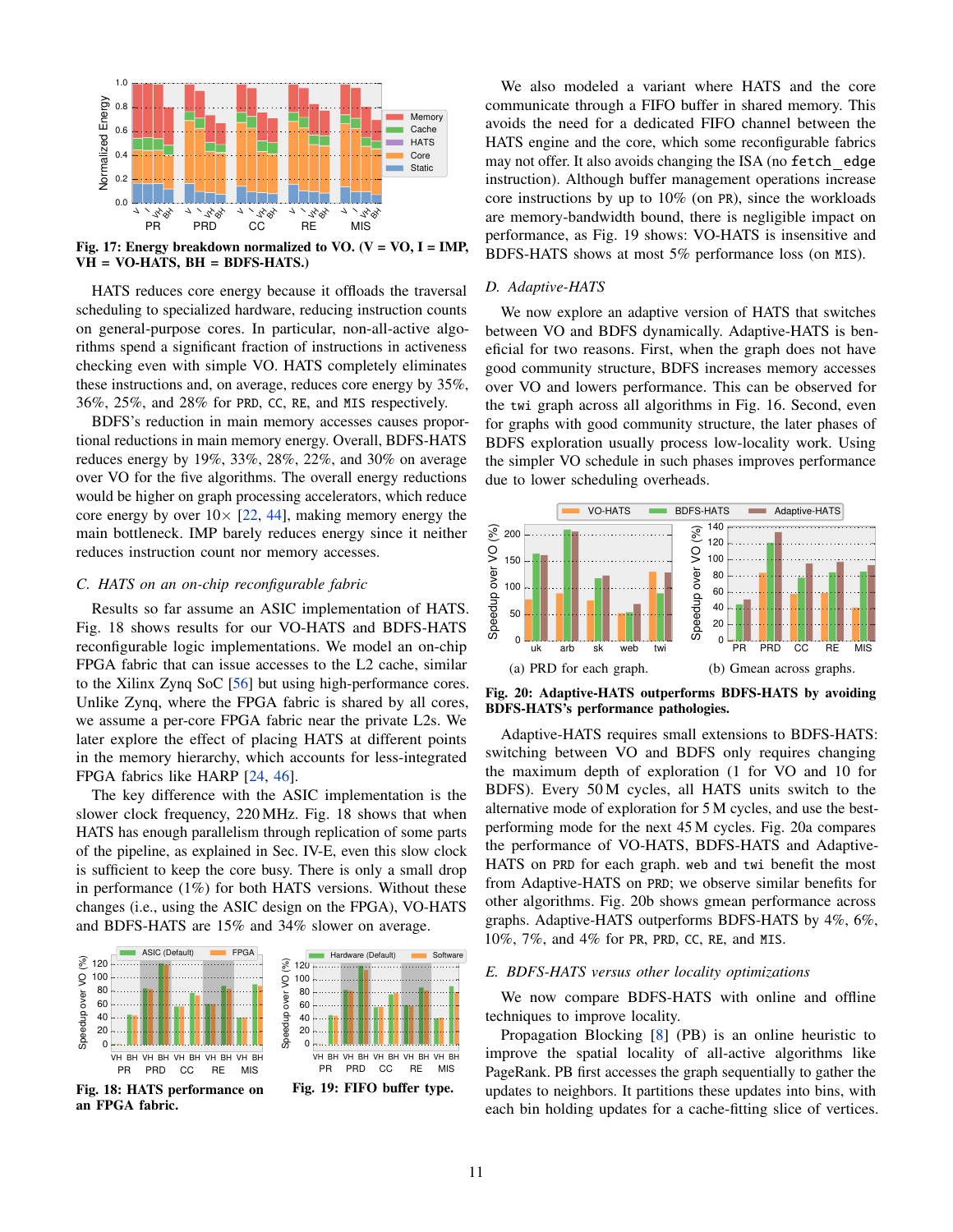<span id="page-11-0"></span>

Fig. 21: Propagation Blocking reduces memory traffic significantly but shows limited performance gains.

Updates are stored in main memory. PB then reads the updates from memory bin by bin, and finally applies them. Both phases generate sequential accesses to main memory.

We used all optimizations from the original implementation, which we obtained from PB's authors [\[8\]](#page-13-31). We modified our simulator to model non-temporal stores, which are crucial to reduce PB's memory traffic. Moreover, we compare to Deterministic PB, which generates the per-update neighbor vertex ids only once and reuses them across iterations. We found that a bin size of 1 MB works best for our system.

[Fig. 21a](#page-11-0) compares the memory accesses of BDFS-HATS and PB, normalized to VO. On average, PB achieves slightly lower memory accesses than BDFS-HATS, and works well even for unstructured graphs like twi. However, PB is a software technique that adds non-trivial compute to achieve these memory access reductions. Hence, as shown in [Fig. 21b,](#page-11-0) the performance gains of PB are limited: while PB achieves up to 43% speedup for sk, it hurts performance for twi. On average, PB is 17% faster then VO, whereas BDFS-HATS is 46% faster. Moreover, PB has several limitations. PB can be extended for non-all-active algorithms [\[26\]](#page-13-0), but the per-update neighbor vertex ids cannot be reused across iterations. And PB works only on algorithms where updates are commutative.

[Fig. 22a](#page-11-1) compares the memory accesses of BDFS-HATS with GOrder [\[55\]](#page-13-8) preprocessing, a very expensive heuristic (see [Fig. 5b\)](#page-2-2) that heavily exploits graph structure. GOrder achieves much lower memory accesses than BDFS-HATS and these memory traffic reductions translate to improved performance as shown in [Fig. 22b.](#page-11-1) GOrder-HATS, which combines GOrder with VO-HATS, further improves performance significantly for non-all-active algorithms (PRD, CC, RE, MIS).

<span id="page-11-1"></span>

Fig. 22: BDFS-HATS versus GOrder preprocessing.

## *F. Sensitivity studies*

Impact of prefetching: HATS engines accurately prefetch vertex data into the L2 to accelerate edge processing by the cores. [Fig. 23](#page-11-2) shows that this prefetching is effective by comparing VO and BDFS HATS variants with and without vertex data prefetching. Prefetching accounts for about a third of the speedup achieved by BDFS-HATS over VO. (Note that these prefetches are irregular, so a conventional prefetcher would not be able to perform them.)

<span id="page-11-2"></span>

We find that HATS prefetches are timely. First, the limited size of the HATS buffer (64 entries) constrains how far ahead the HATS runs. Thus, prefetched data takes a small fraction of the L2 (up to 4 KB), avoiding too-early prefetches. Second, the HATS buffer is large enough to avoid late prefetches. We observe that a small fraction (5-10%) of prefetches are late (i.e., partially overlapped with the demand access). Even then, these late prefetches cover 90% of access latency on average.

HATS location: [Fig. 24](#page-11-3) shows how the location of HATS changes the benefits of BDFS-HATS over VO. Performance changes only slightly when moving HATS from the L2 to the L1. However, placing HATS near the LLC (e.g., on a shared FPGA fabric) causes a noticeable drop in performance for non-

<span id="page-11-3"></span>

HATS to on-chip location.

all-active algorithms. With this configuration, HATS can only prefetch vertex data into the LLC. Thus, cores experience few tens of cycles of latency when accessing vertex data. Memory bandwidth: [Fig. 25](#page-11-4) shows the speedup of VO-HATS and BDFS-HATS over VO as the number of memory controllers grows from two to six (i.e., as peak main memory bandwidth

<span id="page-11-4"></span>

Fig. 25: Speedup of VO-HATS (shaded) and BDFS-HATS over VO with 2–6 memory ctlrs.



Fig. 26: Speedup of BDFS-HATS with different cores, over VO with Haswell cores.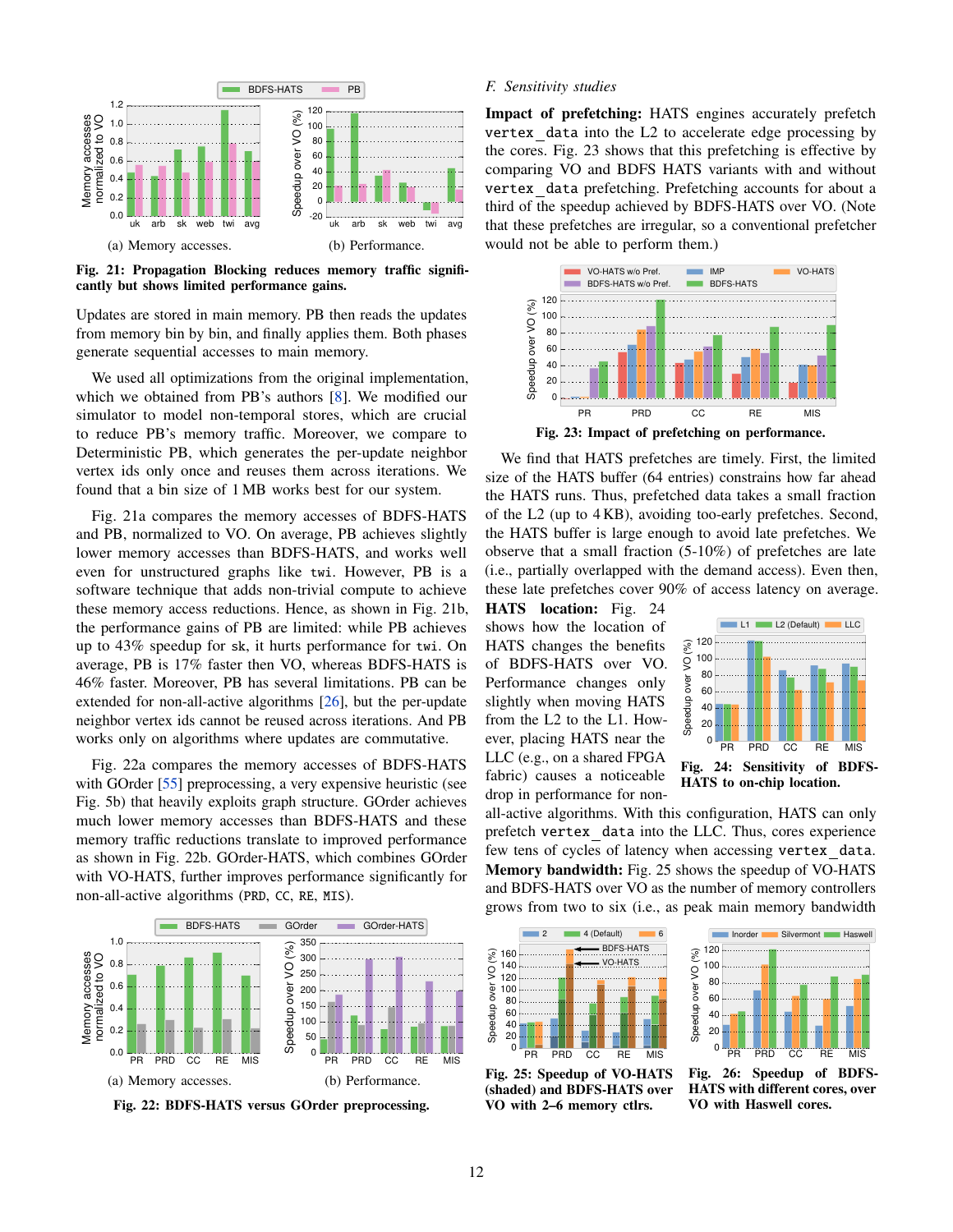grows from about 26 to 77 GB/s). While both VO-HATS and BDFS-HATS are more beneficial when the system has higher bandwidth, the improvement of BDFS-HATS over VO-HATS increases when the system has lower bandwidth. At two memory controllers, BDFS-HATS outperforms VO-HATS by 43%, 25%, 18%, 22%, and 43%. At six memory controllers, the speedups reduce to 37%, 10%, 3%, 8%, and 20%.

General-purpose core type: [Fig. 26](#page-11-4) shows the speedup of BDFS-HATS different core types. All speedups are normalized to VO with Haswell-like cores. While compute-bound nonall-active algorithms (PRD, CC, RE) are more sensitive, BDFS-HATS retains a large fraction of its benefits with lean OOO (Silvermont-like) cores since the system is memory bandwidthbound. Moreover, HATS with energy-efficient in-order cores is faster than software VO with power-hungry OOO cores.

Cache size: [Fig. 27](#page-12-3) shows the performance of VO-HATS and BDFS-HATS at various cache sizes. All speedups are relative to software VO at a fixed cache size of 32 MB, making speedups across cache sizes comparable. For PR and MIS, BDFS-HATS with just a 16 MB cache outperforms both VO-HATS and VO with a 32 MB cache. For PRD and RE, BDFS-HATS at 16 MB outperforms VO with a 32 MB cache. It closely matches VO-HATS with a 32 MB cache.

<span id="page-12-3"></span>

Fig. 27: Sensitivity to LLC size. All speedups are relative to software VO at 32 MB.

Fig. 28: BDFS-HATS with different LLC replacement policies.

LLC replacement policy: Finally, [Fig. 28](#page-12-3) shows how the LLC replacement policy affects the benefits of BDFS. We evaluate BDFS-HATS with LRU and DRRIP [\[25\]](#page-13-57), a highperformance replacement policy. BDFS-HATS achieves slightly higher gains when using DRRIP. This happens because DRRIP is scan- and thrash-resistant, so it reduces the cache pollution caused by access patterns with no temporal locality. This leaves more cache capacity for data with temporal locality, which BDFS exploits. These results show that BDFS-HATS and highperformance replacement policies are complementary. BDFS-HATS would also benefit from specializing the replacement policy for different graph data structures [\[38\]](#page-13-58).

## VI. ADDITIONAL RELATED WORK

## *A. Memory system specialization for graph processing*

Recent graph processing accelerators have proposed various ways to tune the memory hierarchy to the needs of graph algorithms, e.g., by using separate scratchpads to hold vertex and edge data and matching their word sizes to object sizes [\[44\]](#page-13-18), or by adding a large on-chip eDRAM scratchpad that can hold larger graphs than is possible with SRAM [\[22\]](#page-13-7).

Prior work has also proposed near-data processing (NDP)

designs [\[2,](#page-12-0) [20,](#page-13-59) [40,](#page-13-17) [50,](#page-13-32) [60\]](#page-13-33) that execute most graph-processing operations in logic close to main memory, reducing the cost of memory accesses. NDP's high memory bandwidth makes it attractive for processing large *unstructured* graphs without any locality, but as we have seen, graphs often have community structure and can use caches effectively. Moreover, NDP systems are still under development, so it is important to optimize systems that use conventional off-chip main memory.

HATS complements this prior work by using locality-aware scheduling to make better use of limited on-chip storage.

## *B. Preprocessing and locality optimizations*

As discussed in [Sec. II,](#page-1-3) preprocessing algorithms such as RCM [\[14\]](#page-13-30), GOrder [\[55\]](#page-13-8), and Rabbit Order [\[4\]](#page-13-54) improve the locality of VO, but they are very expensive. These techniques reorder graph vertices to assign close-by ids to related vertices. They turn the graph's adjacency matrix into a narrow band matrix, with most nonzeros clustered around its diagonal. However, this reordering is orders of magnitude more expensive than the runtime of a single traversal [\[33,](#page-13-12) [39\]](#page-13-13). Similarly, edgecentric scheduling with Hilbert Order [\[36\]](#page-13-60) outperforms VO by balancing the locality of source and destination vertices but requires an expensive sort of all edges.

## VII. CONCLUSION

Graph processing algorithms are increasingly bottlenecked by main memory accesses. We have shown how runtime scheduling strategies that exploit the community structure of real-world graphs can significantly improve locality. We propose bounded depth-first scheduling (BDFS), a simple yet highly effective scheduling technique to improve locality for graphs with good community structure, and HATS, a hardware-accelerated traversal scheduler. BDFS-HATS requires inexpensive hardware and reduces memory accesses significantly. On a simulated 16-core system, BDFS reduces main memory accesses by up to 2.4 $\times$  and BDFS-HATS improves performance by up to 3.1 $\times$ over a locality-oblivious software implementation and by up to  $2.1 \times$  over specialized prefetchers.

#### ACKNOWLEDGMENTS

We thank Nosayba El-Sayed, Joel Emer, Yee Ling Gan, Mark Jeffrey, Hyun Ryong Lee, Suvinay Subramanian, Po-An Tsai, Victor Ying, Guowei Zhang, and the anonymous reviewers for their feedback. We thank Scott Beamer for sharing his implementation of Propagation Blocking. This work was supported in part by NSF grant CAREER-1452994, DARPA SDH under contract HR0011-18-3-0007, and a grant from the Qatar Computing Research Institute. Nathan Beckmann was supported by a Google Faculty Research Award.

## **REFERENCES**

- <span id="page-12-1"></span>[1] U. A. Acar, A. Charguéraud, and M. Rainey, "A work-efficient algorithm for parallel unordered depth-first search," in *Proc. SC15*, 2015.
- <span id="page-12-0"></span>[2] J. Ahn, S. Hong, S. Yoo, O. Mutlu, and K. Choi, "A scalable processingin-memory accelerator for parallel graph processing," in *Proc. ISCA-42*, 2015.
- <span id="page-12-2"></span>[3] S. Ainsworth and T. M. Jones, "Graph prefetching using data structure knowledge," in *Proc. ICS'16*, 2016.